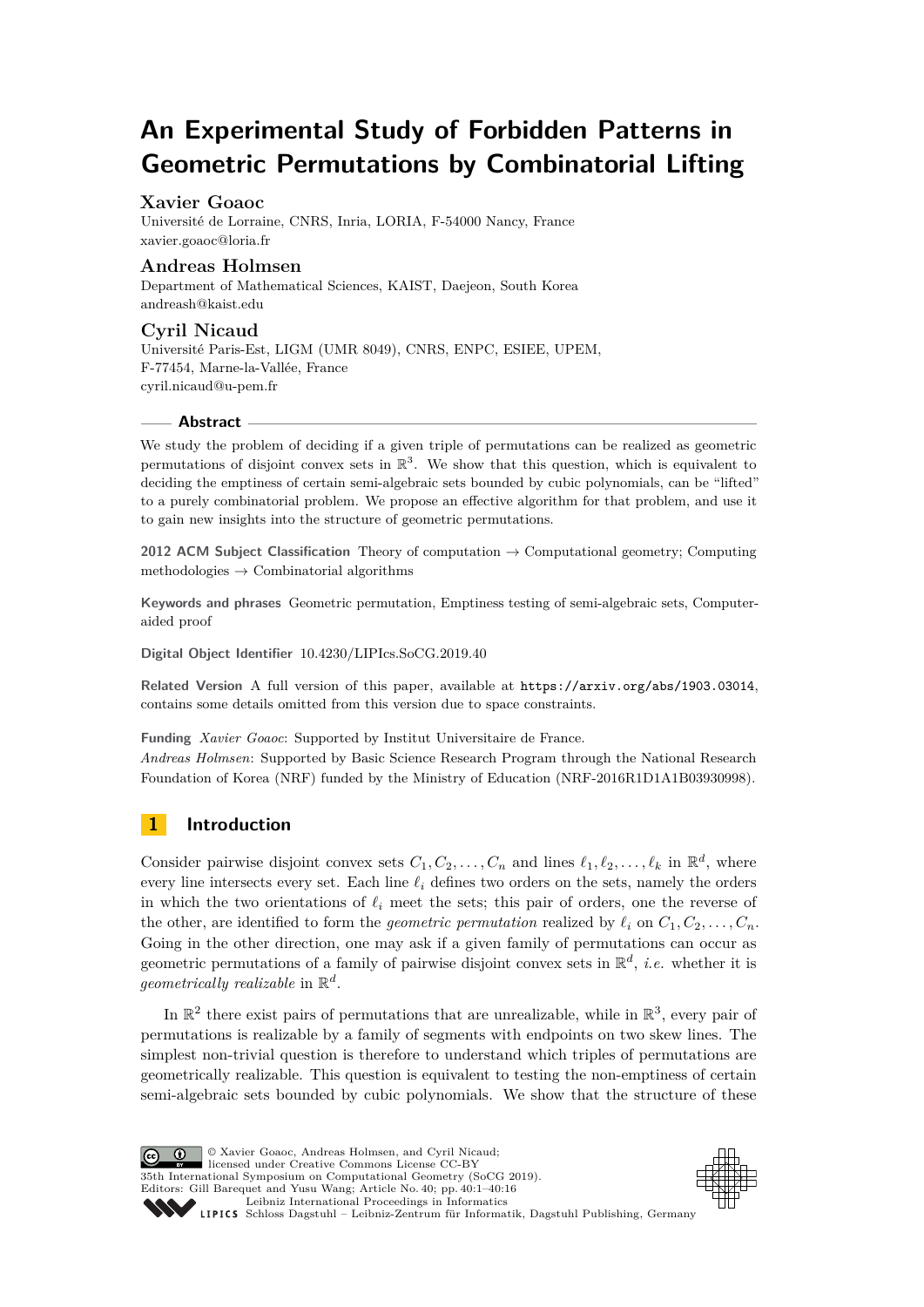#### **40:2 Forbidden Patterns in Geometric Permutations by Combinatorial Lifting**

polynomials allow to "lift" this algebraic question to a purely combinatorial one, then propose an algorithm for that combinatorial problem, and present some new results on geometric permutations obtained with its assistance.

**Conventions.** To simplify the discussion, we work with *oriented* lines and thus with *permutations*, in place of the non-oriented lines and geometric permutations customary in this line of inquiry. We represent permutations by words such as 1423 or *badc*, to be interpreted as follows. The letters of the word are the elements being permuted and they come with a natural order, namely *<* for integer and the alphabetical order for letters. The word gives the sequence of images of the elements by increasing order; for example, 312 codes the permutation mapping 1 to 3, 2 to 1 and 3 to 2, and *badc* codes the permutation exchanging *a* with *b* and *c* with *d*. The *size* of a permutation is the number of elements being permuted, that is the length of this word. We say that a triple of permutations is *realizable* (resp. *forbidden*) to mean that it is realizable (resp. not realizable) in  $\mathbb{R}^3$ .

# **1.1 Contributions**

Our results are of two types, methodological and geometrical.

**Combinatorial lifting.** Our first contribution is a new approach for deciding the emptiness of a semi-algebraic set with a special structure. We describe it for the geometric realizability problem, here and in Section [3,](#page-6-0) but stress that it applies more broadly.

As spelled out in Section [2,](#page-4-0) deciding if a triple of permutations is realizable amounts to testing the emptiness of a semi-algebraic set  $R \subseteq \mathbb{R}^n$ . Let  $u_1, u_2, \ldots, u_n$  denote the variables and  $P_1, P_2, \ldots, P_m$  the polynomials used in a Boolean formula defining R. The structure we take advantage of is that here, each  $P_k$  can be written as a product of terms, each of which is of the form  $u_i - u_j$ ,  $u_i - 1$ , or  $u_i - f(u_j)$ , with  $f(t) = \frac{1}{1-t}$ . If only terms of the form  $u_i - u_j$ or  $u_i$  − 1 occur, then we can test the emptiness of R by examining the possible orders on  $(1, u_1, u_2, \ldots, u_n)$ . We propose to handle the terms of the form  $u_i - f(u_j)$  in the same way, by exploring the orders that can arise on  $(1, u_1, f(u_1), u_2, f(u_2), \ldots, u_n, f(u_n))$ .

The main difficulty in this approach is to restrict the exploration to the orders that can be realized by a sequence of the form  $(1, u_1, f(u_1), u_2, f(u_2), \ldots, u_n, f(u_n))$ . This turns out to be easier if we extend the lifting to

 $\Lambda: \left\{ \begin{array}{ccc} (\mathbb{R}\setminus\{0,1\})^n & \to & \mathbb{R}^{3n} \end{array} \right.$  $(u_1, u_2, \ldots, u_n) \rightarrow (u_1, f(u_1), f^{(2)}(u_1), \ldots, u_n, f(u_n), f^{(2)}(u_n)).$ 

This extended lifting allows to take advantage of the facts that  $f^{(3)} = f \circ f \circ f$  is the identity, that *f* permutes circularly the intervals  $(-\infty, 0)$ ,  $(0, 1)$  and  $(1, \infty)$ , and that *f* is increasing on each of them. In Proposition [7,](#page-8-0) we essentially show that *an order on the* 3*n lifted variables can be realized by a point of*  $\Lambda(\mathbb{R}^{3n})$  *if and only if it is compatible with the action of f, as captured by these properties.*

**Algorithm.** Our second contribution is an algorithm that puts the combinatorial lifting in practice, and decides if a triple of permutations is realizable in  $O(6^n n^{10})$  time and  $O(n^2)$ space in the worst-case. We provide an implementation in Python, see the full version of this paper.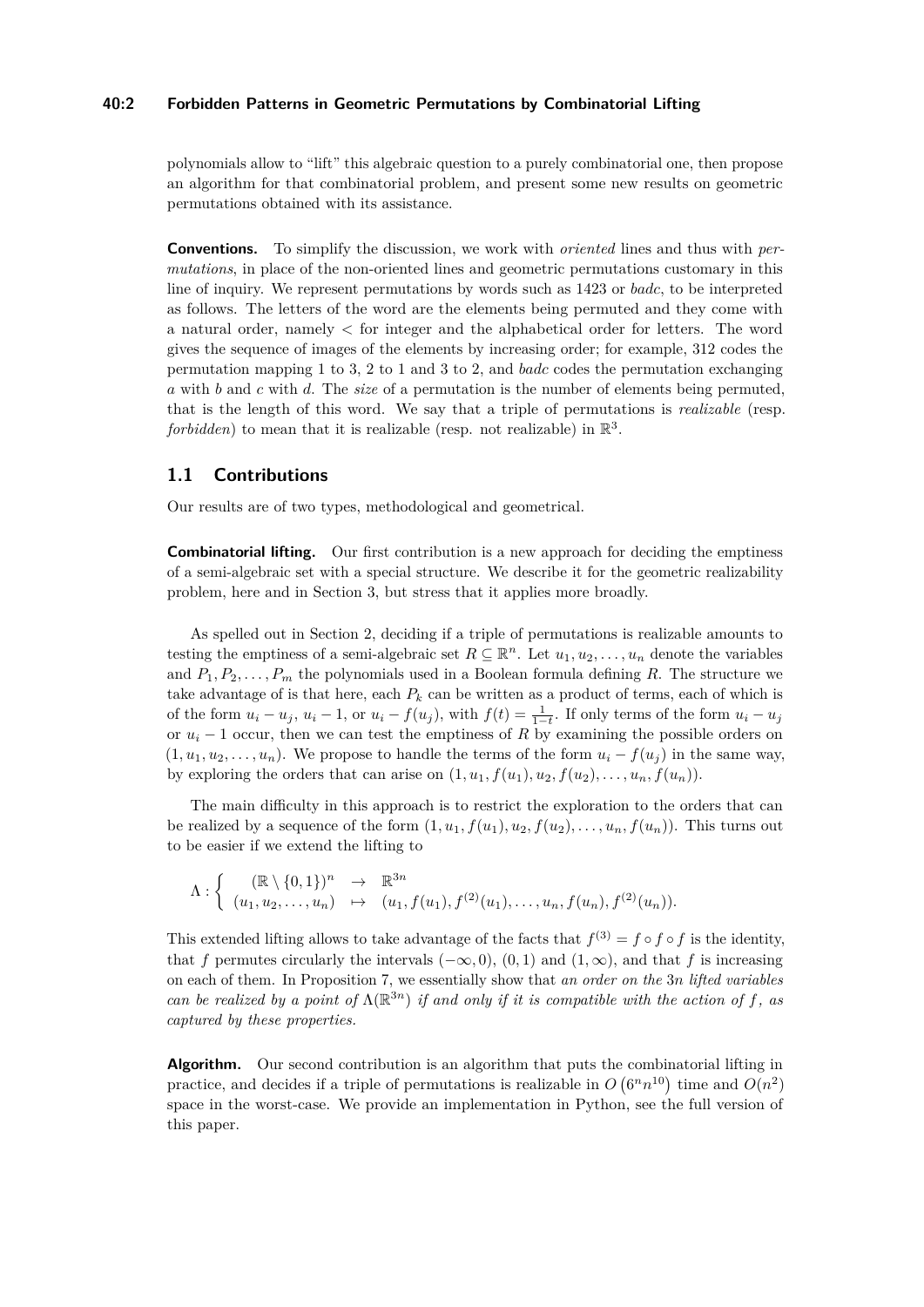#### **X. Goaoc, A. Holmsen, and C. Nicaud 40:3 All and 40:3 40:3**

<span id="page-2-3"></span>

**Figure 1** Three skew lines (left), the parallelotope (middle) and the marked points (right).

**New geometric results.** Our remaining contributions are new geometric results obtained with the aid of our implementation. A first systematic exploration reveals:

<span id="page-2-1"></span> $\blacktriangleright$  **Theorem 1.** Every triple of permutations of size 5 is geometrically realizable in  $\mathbb{R}^3$ .

The smallest known triple of geometric permutations forbidden in  $\mathbb{R}^3$  has size 6 (see Section [1.2\)](#page-2-0), so Theorem [1](#page-2-1) proves that it is minimal. We also obtained the complete list of forbidden triples of size 6 (see the full version). Interestingly, although everything is realizable up to size 5, something can be said on geometric permutations of size 4. Recall that the *side operator*  $(pq) \odot (rs)$  of the two lines  $(pq)$  and  $(rs)$ , oriented respectively from *p* to *q* and from *r* to *s*, is the orientation of the tetrahedron *pqrs*; it captures the mutual disposition of the two lines. We prove:

<span id="page-2-2"></span>**Figure 1.** Let  $\ell_1$  and  $\ell_2$  be two oriented lines intersecting four pairwise disjoint convex *sets in the order* 1234*. Any oriented line `*<sup>3</sup> *that intersects those four sets in the order* 2143 *satisfies*  $\ell_1 \odot \ell_3 = \ell_2 \odot \ell_3$ .

The pattern (1234*,* 2143) is known to be forbidden in some cases (see Section [1.2\)](#page-2-0), but this is the first condition valid for arbitrary disjoint convex sets. We could prove Theorem [2](#page-2-2) because our algorithm solves a more constrained problem than just realizability of permutations. Given three lines in general position in  $\mathbb{R}^3$ , there is a unique parallelotope with three disjoint edges supported on these three lines (see Figure [1\)](#page-2-3). Combinatorial lifting, and therefore our algorithm, can decide whether three permutations can be realized *with the vertices of that parallelotope in prescribed positions in the permutations*.

We label the vertices of the parallelotope with  $\theta$  and  $\theta$  as in Figure [1](#page-2-3) and work with permutations where two extra elements, **<sup>0</sup>** and **<sup>1</sup>** , are inserted; we call them *tagged permutations*. We examine triples of tagged permutations realizable on a canonical system of lines (see Equation  $(1)$ ), and characterize those minimally unrealizable up to size 4 (Proposition [10\)](#page-12-0); for size 2 and 3, we provide independent, direct, geometric proofs of unrealizability (Section [7\)](#page-13-0). We conjecture that no other minimally unrealizable triples of tagged permutations exist, and verified this experimentally up to size 6 (not counting **<sup>0</sup>** and **<sup>1</sup>** ). A weaker conjecture is:

<span id="page-2-4"></span>▶ Conjecture 3. There exists a polynomial time algorithm that decides the geometric realiz*ability of a triple of permutations of size n in*  $\mathbb{R}^3$ .

## <span id="page-2-0"></span>**1.2 Discussion and related work**

We now put our contribution in context, starting with motivations for studying geometric permutations.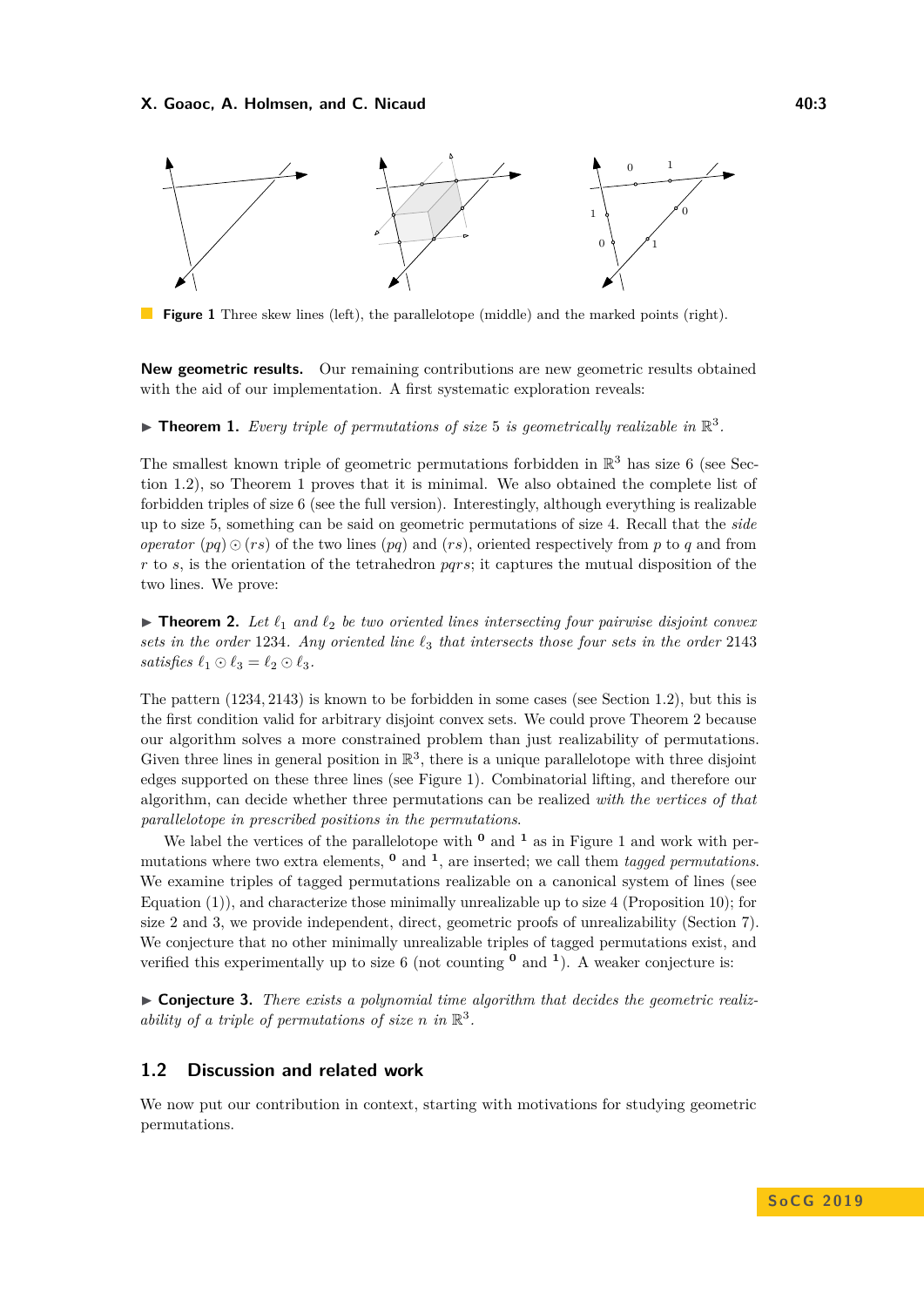#### **40:4 Forbidden Patterns in Geometric Permutations by Combinatorial Lifting**

**Geometric transversals.** In the 1950's, Grünbaum [\[7\]](#page-14-0) conjectured that, given a family of disjoint translates of a convex figure in the plane, if every five members of the family can be met by a line, then there exists a line that meets the entire family. (Such a statement, if true, is an example of *Helly-type theorem*.) Progress on Grünbaum's conjecture was slow until the 1980's, when the notion of geometric permutations of families of convex sets was introduced [\[13,](#page-14-1) [14\]](#page-14-2). Their systematic study in the plane was refined by Katchalski [\[12\]](#page-14-3) in order to prove a weak version of Grünbaum's conjecture (with 128 in place of 5). Tverberg [\[24\]](#page-15-1) soon followed up with a proof of the conjecture, again using a careful analysis of planar geometric permutations. This initial success and further conjectures about Helly-type theorems stimulated a more systematic study of geometric permutations realizable under various geometric restrictions; cf. [\[10\]](#page-14-4) and the references therein.

Another motivation to study geometric permutations comes from computational geometry, more precisely the study of geometric structures such as *arrangements*. There, geometric permutations appear as a coarse measure of complexity of the space of line transversals to families of sets, and relates to various algorithmic problems such as ray-shooting or smallest enclosing cylinder computation [\[18,](#page-14-5) §7*.*6]. From this point of view, the main question is to estimate the maximum number  $g_d(n)$  of distinct geometric permutations of *n* pairwise disjoint convex sets in  $\mathbb{R}^d$ . Broadly speaking, while  $g_2(n)$  is known to equal  $2n-2$  [\[6\]](#page-14-6), even the order of magnitude of  $q_d(n)$  as  $n \to \infty$  is open for every  $d > 3$ ; the gap is between  $\Omega(n^{d-1})$  and  $O(n^{2d-3}\log n)$ . Bridging this gap has been identified as an important problem in discrete geometry [\[18,](#page-14-5) §7*.*6], yet, over the last fifteen years, the only progress has been an improvement of the upper bound from  $O(n^{2d-2})$  down to  $O(n^{2d-3}\log n)$ ; moreover, while the former bound follows from a fairly direct argument, the latter is a technical tour de force [\[20\]](#page-14-7). We hope that a better understanding of small forbidden configurations will suggest new approaches to this question.

**Geometric realizability problems.** Combinatorial structures that arise from geometric configurations such as arrangements, polytopes, or intersection graphs are classical objects of enquiry in discrete and computational geometry (see *e.g.* [\[23,](#page-15-2)  $\S$  1, 5, 6, 10, 15, 17, 28]). We are concerned here with the *membership testing problem*: given an instance of a combinatorial structure, decide if there exists a geometric configuration that induces it. Such problems can be difficult: for instance, deciding whether a given graph can be obtained as intersection graph of segments in the plane is NP-hard [\[15\]](#page-14-8).

A natural approach to membership testing is to parameterize the candidate geometric configuration and express the combinatorial structure as conditions on these parameters. This often results in a semi-algebraic set. In the real-RAM model<sup>[1](#page-3-0)</sup>, the emptiness of a semi-algebraic set in  $\mathbb{R}^d$  with real coefficients can be tested in time  $(nD)^{O(d)}$  [\[19,](#page-14-9) Prop. 4.1], where  $n$  is the number of polynomials and  $D$  their maximum degree. (Other approaches exist but have worse complexity bounds, see  $[5, 16, 11, 4]$  $[5, 16, 11, 4]$  $[5, 16, 11, 4]$  $[5, 16, 11, 4]$  $[5, 16, 11, 4]$  $[5, 16, 11, 4]$  $[5, 16, 11, 4]$ . Given three permutations of size *n*, we describe their realizations as a semi-algebraic set defined by  $O(n^2)$  cubic polynomials in *n* variables; the above method thus has complexity  $n^{O(n)}$ , making our  $O(6^n n^{10})$  solution competitive in theory. Practical effectiveness is usually difficult to predict as it depends on the geometry of the underlying algebraic surfaces; for example, deciding if two geometric permutations of *size four* are realizable by disjoint unit balls in R <sup>3</sup> was recently checked to be out of reach [\[9\]](#page-14-14).

<span id="page-3-0"></span> $1$  See the same reference for a similar bound in the bit model.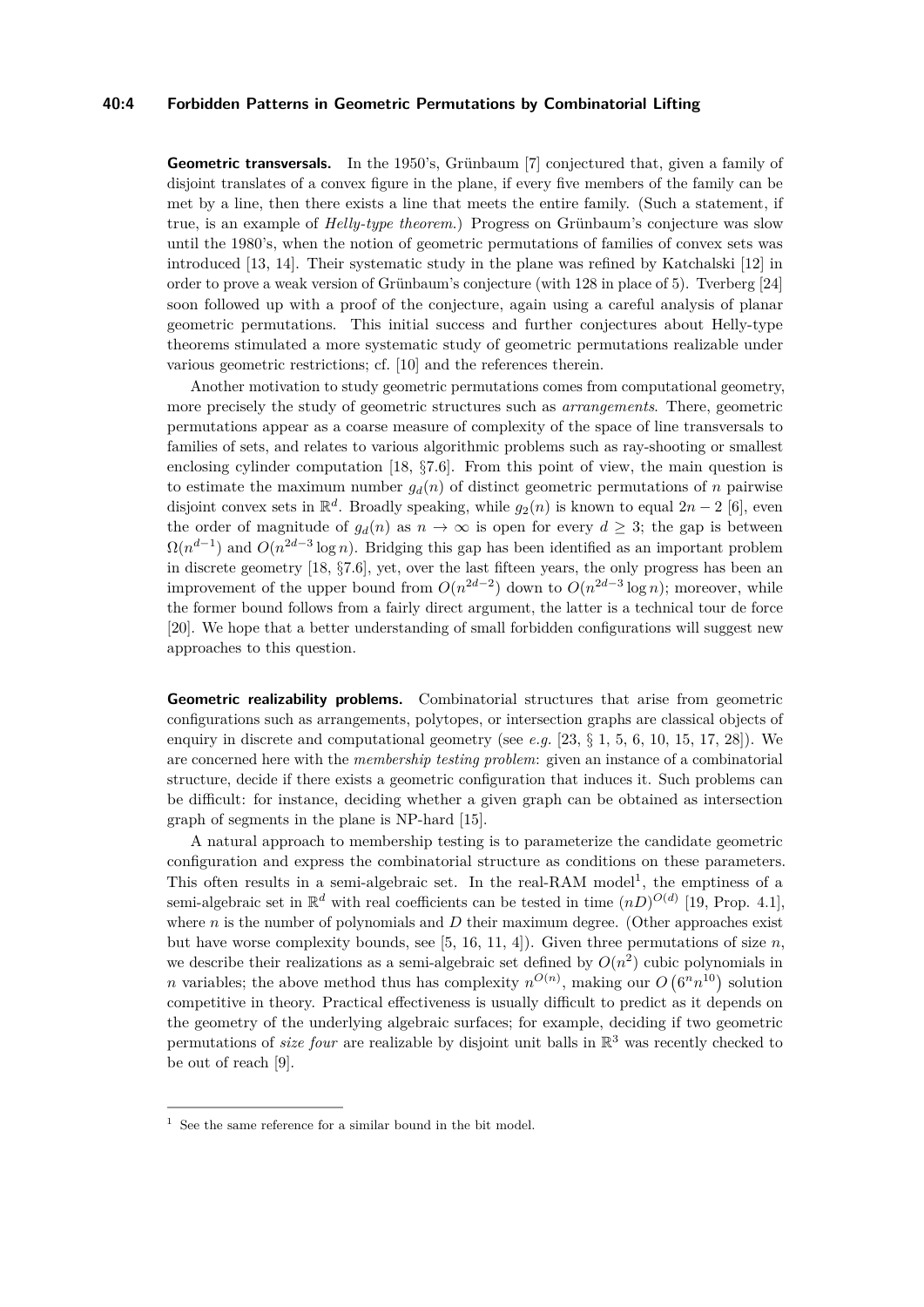#### **X. Goaoc, A. Holmsen, and C. Nicaud 40:5**

Some geometric realizability problems, for example the recognition of unit disk graphs, are ∃R-hard [\[21\]](#page-14-15) and therefore as difficult from a complexity point of view as deciding the emptiness of a general semi-algebraic set. We do not know whether deciding the emptiness of semi-algebraic sets amenable to our combinatorial lifting remains ∃R-hard; we believe, however, that deciding if a triple of permutations is realizable is not (cf. Conjecture [3\)](#page-2-4).

**Forbidden patterns.** A dimension count shows that any *k* permutations are realizable in R 2*k*−1 . Our most direct predecessor is the work of Asinowski and Katchalski [\[2\]](#page-14-16) who proved that this argument is sharp by constructing, for every *k*, a set of *k* permutations that are not realizable in R 2*k*−2 . They also showed that the triple (123456*,* 321654*,* 246135) is not realizable in  $\mathbb{R}^3$ , a fact that follows easily from our list of obstructions.

In a sense, our work tries to generalize some arguments previously used to analyze geometric permutations in the plane. For example, the (standard) proof that the pair  $(1234, 2143)$  is non-realizable as geometric permutations in  $\mathbb{R}^2$  essentially analyzes tagged permutations. Indeed, if we augment the permutations by an additional label **<sup>0</sup>** marking the intersection of the lines realizing the two orders, we get that  $({}^{\mathbf{0}}ab,{}^{\mathbf{0}}ba), ({}^{\mathbf{0}}ab,ab^{\mathbf{0}}), (ba^{\mathbf{0}},{}^{\mathbf{0}}ba)$ and  $(ba^0, ab^0)$  are forbidden, and there is nowhere to place  $\degree$  in (1234, 2143). We should, however, emphasize that already in  $\mathbb{R}^3$  the geometry is much more subtle.

Forbidden patterns were used to bound the number of geometric permutations for certain restricted families of convex sets. For pairwise disjoint translates of a convex planar figure [\[12,](#page-14-3) [24,](#page-15-1) [25\]](#page-15-3), it is known that a given family can have at most three geometric permutations, and the possible sets of realizable geometric permutations have been characterized. The situation is similar for families of pairwise disjoint unit balls in R *d* . Here, an analysis of forbidden patterns in geometric permutations showed that a given family can have at most a constant number of geometric permutations (in fact only two if the family is sufficiently large) [\[22,](#page-15-4) [3,](#page-14-17) [9\]](#page-14-14). Another example is [\[1\]](#page-14-18), where it is shown that the maximum number of geometric permutations for convex objects in  $\mathbb{R}^d$  induced by lines that pass through the origin, is in  $\Theta(n^{d-1})$ . The restriction that the lines pass through the origin, allows them to deal with permutations augmented by one additional label, and their argument relies on the forbidden tagged pattern  $(^{0}ab,^{0}ba)$  [\[1,](#page-14-18) Lemma 2.1].

In these examples, the bounds use highly structured sets of forbidden patterns. In general, one cannot expect polynomial bounds on the sole basis of excluding a handful of patterns; for instance it is not hard to construct an exponential size family of permutations of [*n*] which avoids the pattern (1234*,* 2143). Such questions are well-studied in the area of "pattern-avoidance" and usually the best one could hope for is an exponential upper bound on the size of the family [\[17\]](#page-14-19).

# <span id="page-4-0"></span>**2 Semi-algebraic parameterization**

Let  $P = (\pi_1, \pi_2, \pi_3)$  denote a triple of permutations of  $\{1, 2, \ldots, n\}$ . We now describe a semi-algebraic set that is nonempty if and only if  $P$  has a geometric realization in  $\mathbb{R}^3$ .

**Canonical realizations.** We say that a geometric realization of *P* is *canonical* if the oriented line transversals are

<span id="page-4-1"></span>
$$
\ell_x = \begin{pmatrix} 0 \\ 1 \\ 0 \end{pmatrix} + \mathbb{R} \begin{pmatrix} 1 \\ 0 \\ 0 \end{pmatrix}, \quad \ell_y = \begin{pmatrix} 0 \\ 0 \\ 1 \end{pmatrix} + \mathbb{R} \begin{pmatrix} 0 \\ 1 \\ 0 \end{pmatrix}, \text{ and } \quad \ell_z = \begin{pmatrix} 1 \\ 0 \\ 0 \end{pmatrix} + \mathbb{R} \begin{pmatrix} 0 \\ 0 \\ 1 \end{pmatrix}, \tag{1}
$$

and if the convex sets are triangles with vertices on  $\ell_x$ ,  $\ell_y$  and  $\ell_z$ .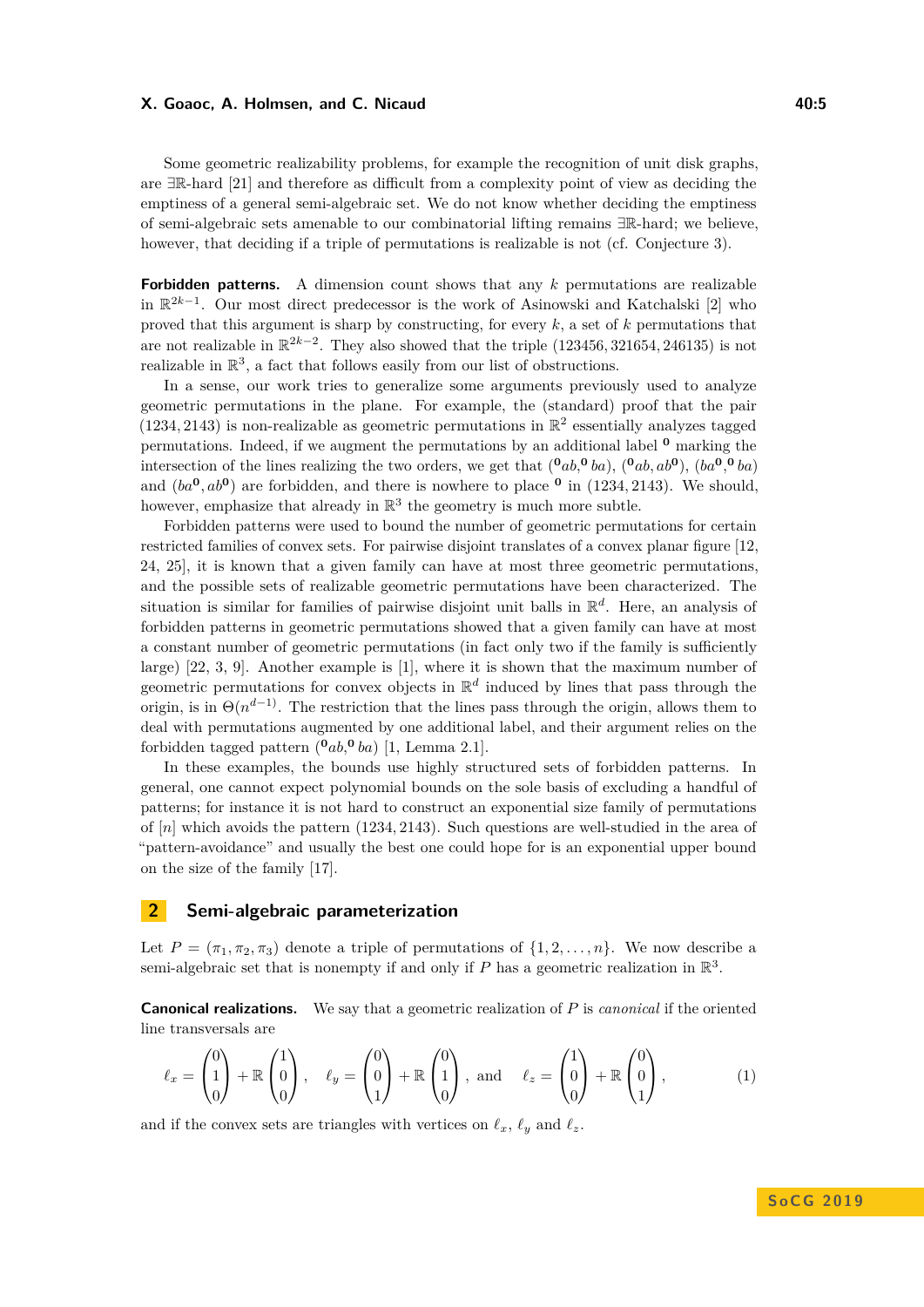#### **40:6 Forbidden Patterns in Geometric Permutations by Combinatorial Lifting**

<span id="page-5-0"></span>**Lemma 4.** If P is geometrically realizable in  $\mathbb{R}^3$ , then it has a canonical realization, *possibly after reversing some of the permutations*  $\pi_i$ *.* 

**Proof.** Consider a realization of *P* by three lines and *n* pairwise disjoint sets. For each convex set we select a point from the intersection with each of the lines and replace it by the (possibly degenerate) triangle spanned by these points. This realizes *P* by *compact* convex sets. By taking the Minkowski sum of each set with a sufficiently small ball, the sets remain disjoint and the line intersect the sets in their interior. We may now perturb the lines into three lines  $L_x$ ,  $L_y$  and  $L_z$  that are pairwise skew and not all parallel to a common plane. We then, again, crop each set to a triangle with vertices on  $L_x$ ,  $L_y$  and  $L_z$ .

We now use an affine map to send our three lines to  $\ell_x$ ,  $\ell_y$  and  $\ell_z$ . An affine transform is defined by 12 parameters and fixing the image of one line amounts to four linear conditions on these parameters; these constraints determine a unique transform because the lines are in general position. Note, however, that the oriented line  $L_x$  is mapped to either  $\ell_x$  or  $-\ell_x$ , so  $\pi_1$  may have to be reversed; the same applies to the permutations  $\pi_2$  and  $\pi_3$ .

We equip the line  $\ell_x$  (resp.  $\ell_y$ ,  $\ell_z$ ) with the coordinate system obtained by projecting the *x*-coordinate (resp. *y*-coordinate, *z*-coordinate) of  $\mathbb{R}^3$ . This parameterizes the space of canonical realizations by  $\mathbb{R}^{3n}$ . Specifically, we equip  $\mathbb{R}^{3n}$  with a coordinate system  $(0, x_1, x_2, \ldots, x_n, y_1, y_2, \ldots, y_n, z_1, z_2, \ldots, z_n)$  and for any point  $c \in \mathbb{R}^{3n}$  we put

$$
\mathcal{T}(c) = \{\text{conv}\{X_i, Y_i, Z_i\}\}_{1 \leq i \leq n}, \quad \text{where} \quad X_i = \begin{pmatrix} x_i \\ 1 \\ 0 \end{pmatrix}, \quad Y_i = \begin{pmatrix} 0 \\ y_i \\ 1 \end{pmatrix}, \text{ and } \quad Z_i = \begin{pmatrix} 1 \\ 0 \\ z_i \end{pmatrix}.
$$

Each element of  $\mathcal{T}(c)$  is thus a triangle with a vertex on each of  $\ell_x$ ,  $\ell_y$  and  $\ell_z$ . We define:

 $R = \{c \in \mathbb{R}^{3n} : \mathcal{T}(c) \text{ consists of disjoint triangles and realizes } P\}.$ 

The triple *P* is realizable if and only if *R* is non-empty.

**Triangle disjointedness.** We now review an algorithm of Guigue and Devillers [\[8\]](#page-14-20) to decide if two triangles are disjoint, and use it to formulate the condition that two triangles  $X_i Y_i Z_i$ and  $X_j Y_j Z_j$  be disjoint as a semi-algebraic condition on  $x_i, \ldots, z_j$ .

The algorithm and our description are expressed in terms of orientations, where the *orientation* of four points  $p, q, r, s \in \mathbb{R}^3$  is

$$
[p, q, r, s] \stackrel{\text{def}}{=} \text{sign} \det \left( \begin{array}{ccc} x_p & x_q & x_r & x_s \\ y_p & y_q & y_r & y_s \\ z_p & z_q & z_r & z_s \\ 1 & 1 & 1 & 1 \end{array} \right).
$$

Intuitively, the orientation indicates whether point *s* is "above" (+1), on (0), or "below" (−1) the plane spanned by  $p, q, r$ , where above and below refer to the orientation of the plane that makes the directed triangle *pqr* positively oriented. We only consider orientations of non-coplanar quadruples of points, so orientations take values in  $\{\pm 1\}$ .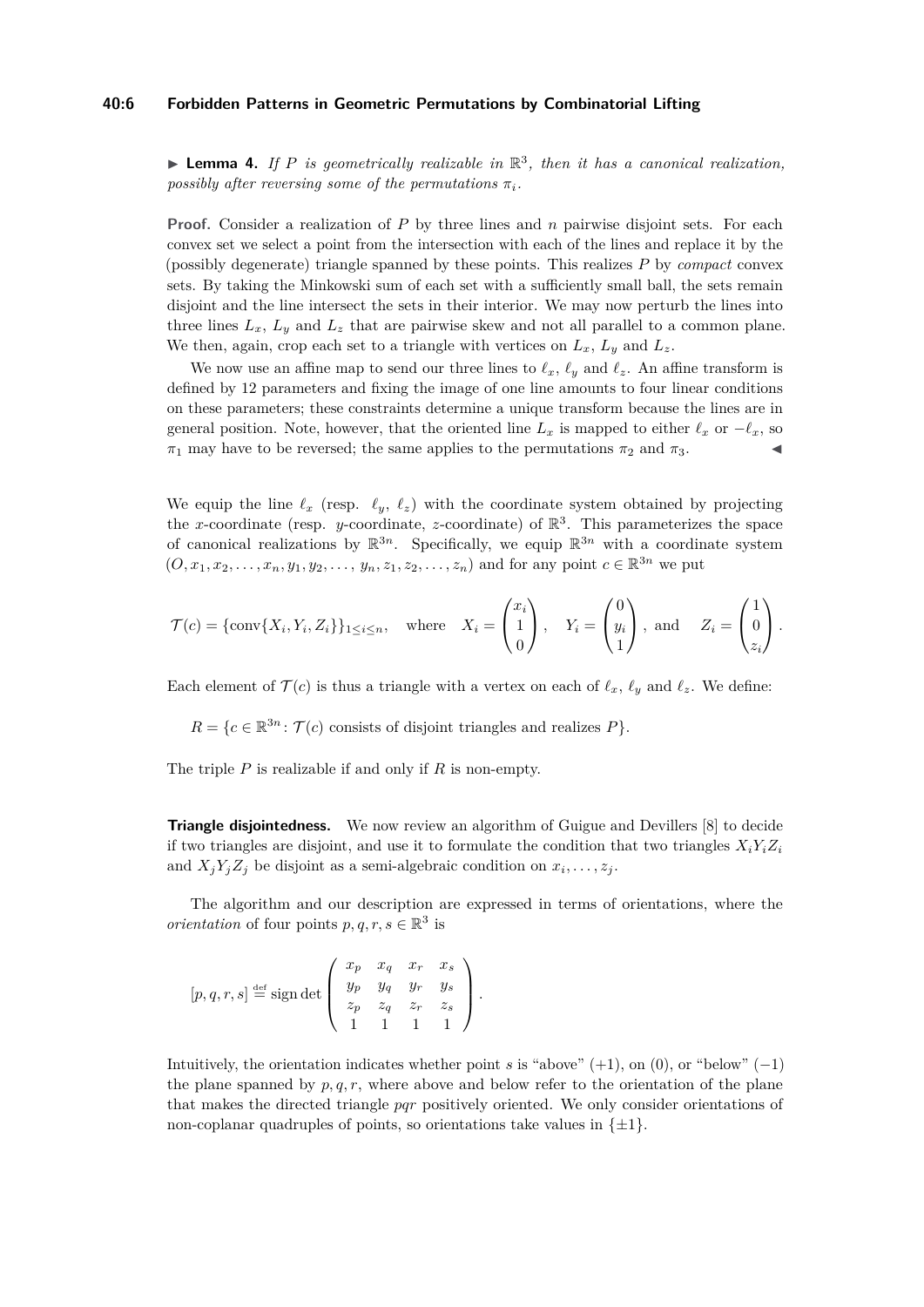#### **X. Goaoc, A. Holmsen, and C. Nicaud 40:7 All and 40:7 40:7 40:7**

If one triangle is on one side of the plane spanned by the other, then the triangles are disjoint. We check this by computing

$$
v(i,j) \stackrel{\text{def}}{=} \begin{pmatrix} [X_i, Y_i, Z_i, X_j] \\ [X_i, Y_i, Z_i, Y_j] \\ [X_i, Y_i, Z_i, Z_j] \\ [X_j, Y_j, Z_j, X_i] \\ [X_j, Y_j, Z_j, Y_i] \\ [X_j, Y_j, Z_j, Z_i] \end{pmatrix} \in \{-1, 1\}^6
$$

and testing if  $v(i, j)_1 = v(i, j)_2 = v(i, j)_3$  or  $v(i, j)_4 = v(i, j)_5 = v(i, j)_6$ . If this fails, then we rename  $\{X_i, Y_i, Z_i\}$  into  $\{A_i, B_i, C_i\}$  and  $\{X_j, Y_j, Z_j\}$  into  $\{A_j, B_j, C_j\}$  so that

$$
\begin{pmatrix}\n[A_i, B_i, C_i, A_j] \\
[A_i, B_i, C_i, B_j] \\
[A_i, B_i, C_i, C_j] \\
[A_j, B_j, C_j, A_i] \\
[A_j, B_j, C_j, B_i] \\
[A_j, B_j, C_j, C_i]\n\end{pmatrix} = \begin{pmatrix}\n1 \\
-1 \\
-1 \\
1 \\
-1\n\end{pmatrix}.
$$

Then, the triangles are disjoint if and only if  $[A_i, B_i, A_j, B_j] = 1$  or  $[A_i, C_i, C_j, A_j] = 1$  [\[8\]](#page-14-20). The renaming is done as follows. Since the first test is inconclusive, the plane spanned by a triple of points separates the other triple of points. We let  $(A_i, B_i, C_i)$  be the circular permutation of  $(X_i, Y_i, Z_i)$  such that  $A_i$  is separated from  $B_i$  and  $C_i$  by the plane spanned by  $X_i, Y_i$  and  $Z_i$ . We let  $(A_i, B_i, C_i)$  be the circular permutation of  $(X_i, Y_i, Z_i)$  such that  $A_i$ is separated from  $B_j$  and  $C_j$  by the plane spanned by  $A_i$ ,  $B_i$ , and  $C_i$ . If  $[A_i, B_i, C_i, A_j] = -1$ then we exchange  $B_i$  and  $C_i$ . If  $[A_j, B_j, C_j, A_i] = -1$  then we exchange  $B_j$  and  $C_j$ .

**Semi-algebraicity.** Every step in the Guigue-Devillers algorithm can be expressed as a logical proposition in terms of orientation predicates which are, when specialized to our parameterization, conditions on the sign of polynomials in the coordinates of *c*. Checking that each of  $\ell_x$ ,  $\ell_y$  and  $\ell_z$  intersects the triangles in the prescribed order amounts to comparing coordinates of *c*. Altogether, the set *R* is a semi-algebraic subset of  $\mathbb{R}^{3n}$ .

# <span id="page-6-0"></span>**3 Combinatorial lifting**

We now explain how to test combinatorially the emptiness of our semi-algebraic set *R*.

**Definitions.** We start by decomposing each orientation predicate used in the definition of *R* as indicated in Table [1.](#page-7-0) For the last three rows, this is not a factorization since one of the factors is of the form  $u - f(v)$  where  $f: t \mapsto \frac{1}{1-t}$ .

In light of the third column of Table [1,](#page-7-0) it may seem natural to "linearize" the problem by considering the map  $(x_1, x_2, \ldots, x_n) \mapsto (x_1, f(x_1), x_2, f(x_2), \ldots, x_n, f(z_n))$  from  $\mathbb{R}^{3n}$  to  $\mathbb{R}^{6n}$ . Indeed, the order on the lifted coordinates and 1 determines the sign of all polynomials defining R. We must, however, identify the orders on the coordinates in  $\mathbb{R}^{6n}$  that can be realized by lifts of points from  $\mathbb{R}^{3n}$ . Perhaps surprisingly, the task gets easier if we lift to even higher dimension. For convenience we let  $\mathbb{R}_* \stackrel{\text{def}}{=} \mathbb{R} \setminus \{0,1\}$ . The lifting map we use is:

$$
\Lambda: \left\{ \begin{array}{rcl} \mathbb{R}^{3n}_{*} & \to & \mathbb{R}^{9n} \\ (x_1, x_2, \ldots, z_n) & \mapsto & (x_1, f(x_1), f^{(2)}(x_1), x_2, \ldots, z_n, f(z_n), f^{(2)}(z_n)) \end{array} \right.
$$

To determine the image of  $\Lambda\left(\mathbb{R}^{3n}_*\right)$ , we will use the following properties of f: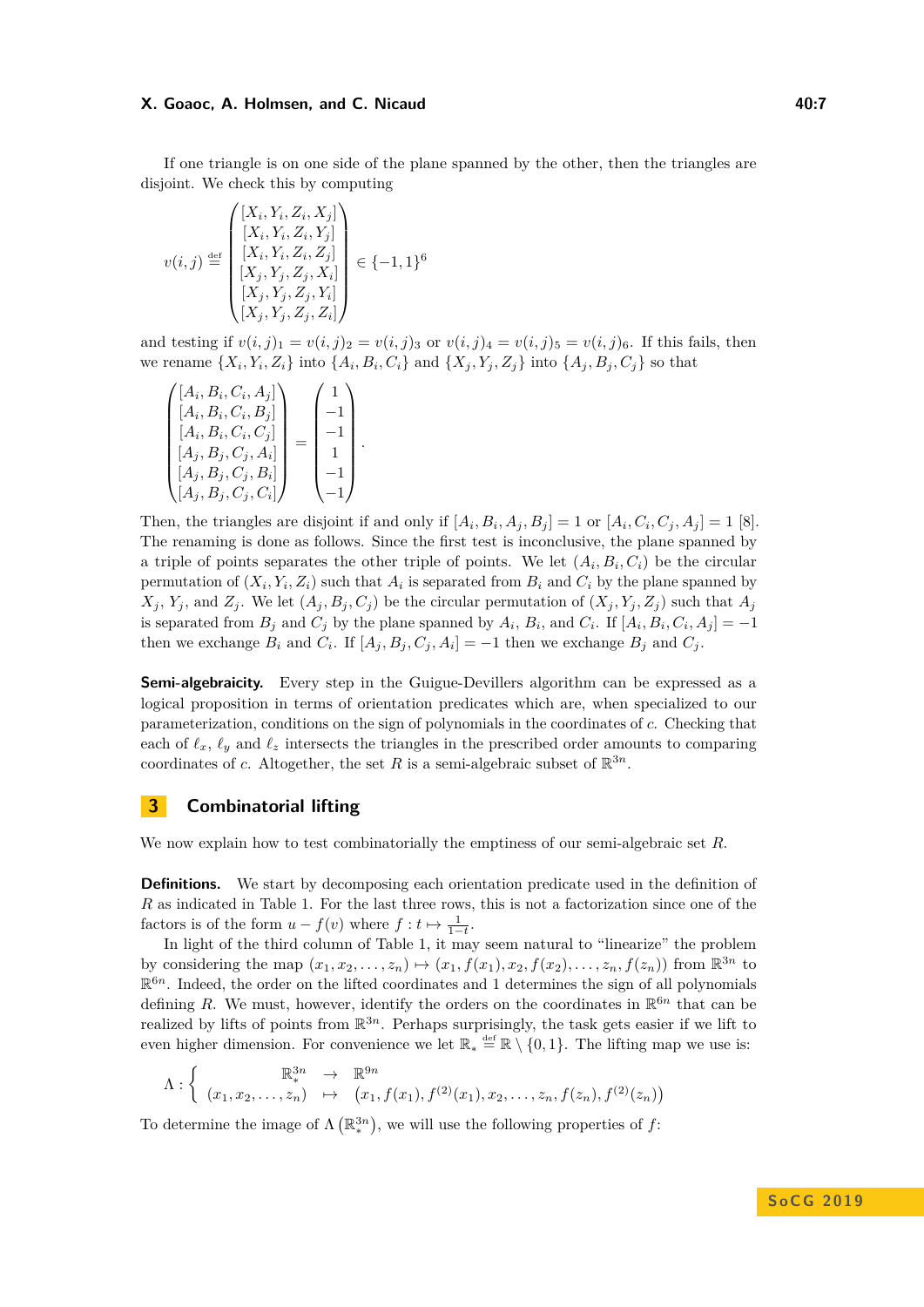#### **40:8 Forbidden Patterns in Geometric Permutations by Combinatorial Lifting**

<span id="page-7-0"></span>**Table 1** Orientation predicates used in the Guigue-Devillers algorithm when specialized to points from  $\ell_x$ ,  $\ell_y$  and  $\ell_z$ .

| Orientation            | Determinant                      | Decomposition                                  |
|------------------------|----------------------------------|------------------------------------------------|
| $[X_a, X_b, Y_c, Y_d]$ | $(x_a - x_b)(y_c - y_d)$         | $(x_a - x_b)(y_c - y_d)$                       |
| $[X_a, X_b, Z_c, Z_d]$ | $(x_a - x_b)(z_c - z_d)$         | $(x_a-x_b)(z_c-z_d)$                           |
| $ Y_a, Y_b, Z_c, Z_d $ | $(y_a - y_b)(z_c - z_d)$         | $(y_a - y_b)(z_c - z_d)$                       |
| $ X_a, X_b, Y_c, Z_d $ | $(x_a - x_b)(y_cz_d - z_d + 1)$  | $(x_a-x_b)(y_c-1)(z_d-\frac{1}{1-y_c})$        |
| $ X_a, Y_b, Y_c, Z_d $ | $(y_b - y_c)(x_a - x_a z_d - 1)$ | $-(y_b - y_c)(z_d - 1)(x_a - \frac{1}{1-z_d})$ |
| $ X_a, Y_b, Z_c, Z_d $ | $(z_c - z_d)(x_a y_b + 1 - y_b)$ | $(z_c - z_d)(x_a - 1)(y_b - \frac{1}{1-x_a})$  |

<span id="page-7-3"></span> $\triangleright$  Claim 5. *f*<sup>(3)</sup> = *f* ◦ *f* ◦ *f* is the identity on  $\mathbb{R}_*$ , *f* permutes the intervals  $(-\infty, 0)$ ,  $(0, 1)$ and  $(1, +\infty)$  circularly, and *f* is monotone on each of these intervals.

Let us denote the points of  $\mathbb{R}^{9n}$  by vectors  $(\mathbf{t}_1, \mathbf{t}_2, \ldots, \mathbf{t}_{9n})$ . We next "lift" the semi-algebraic description of *R*:

- **1.** We pick a Boolean formula *φ* describing *R* in terms of orientations (for the triangle disjointedness) and comparisons of coordinates (for the geometric permutations).
- **2.** We decompose every orientation predicate ocurring in  $\phi$  as in the third row of Table [1.](#page-7-0)
- **3.** We then construct another Boolean formula  $\psi$  by substituting<sup>[2](#page-7-1)</sup> in  $\phi$  every  $f(x_1)$  by the variable **t**<sub>2</sub> (to which it is mapped under  $\Lambda$ ). We similarly substitute every  $f(x_i)$ ,  $f(y_i)$ and  $f(z_i)$ , then every remaining  $x_i$ ,  $y_i$  and  $z_i$  by the corresponding variable  $\mathbf{t}_*$ .
- **4.** We let  $S \subset \mathbb{R}^{9n}$  be the (semi-algebraic) set of points that satisfy  $\psi$ .

We finally let  $\mathcal H$  denote the arrangement in  $\mathbb R^{9n}$  of the set of hyperplanes:

$$
{\bf t}_i={\bf t}_j\}_{1\leq i
$$

Note that the full-dimensional (open) cells in  $H$  are in bijection with the total orders on  $\{0, 1, \mathbf{t}_1, \ldots, \mathbf{t}_{9n}\}\$  in which 0 comes before 1. We write  $\prec_A$  for the order associated with a full-dimensional cell *A* of H.

<span id="page-7-2"></span>I **Lemma 6.** *Every full-dimensional cell of* H *is disjoint from or contained in S. Moreover, R is nonempty if and only if there exists a full-dimensional cell of* H *that is contained in S and intersects*  $\Lambda\left(\mathbb{R}^{3n}_*\right)$ .

**Proof.** The set *S* is defined by the positivity or negativity of polynomials, each of which is a product of terms of the form  $(\mathbf{t}_i - \mathbf{t}_j)$  or  $(\mathbf{t}_i - 1)$ . The first statement thus follows from the fact the coordinates of all points in a full-dimensional cell realize the same order on  $\{0, 1, \mathbf{t}_1, \ldots, \mathbf{t}_{9n}\}$ . By the perturbation argument used in the proof of Lemma [4,](#page-5-0) if *R* is non-empty, then it contains a point with no coordinate in  $\{0, 1\}$ . Thus, *R* is non-empty if and only if  $\Lambda(R)$  is non-empty. The construction of *S* ensures that  $\Lambda(R) = S \cap \Lambda(\mathbb{R}^{3n}_*)$ . Again, a perturbation argument ensures that if  $\Lambda(R)$  is nonempty, it contains a point outside of the union of the hyperplanes of  $H$ . The second statement follows.

<span id="page-7-1"></span><sup>2</sup> For example, with  $n = 3$ , the product  $(x_1 - x_2)(y_2 - 1)(z_3 - \frac{1}{1-y_2}) = (x_1 - x_2)(y_2 - 1)(z_3 - f(y_2))$ appearing in  $\phi$  is translated in  $\psi$  as  $(\mathbf{t}_1 - \mathbf{t}_4)(\mathbf{t}_{13} - 1)(\mathbf{t}_{25} - \mathbf{t}_{14})$ .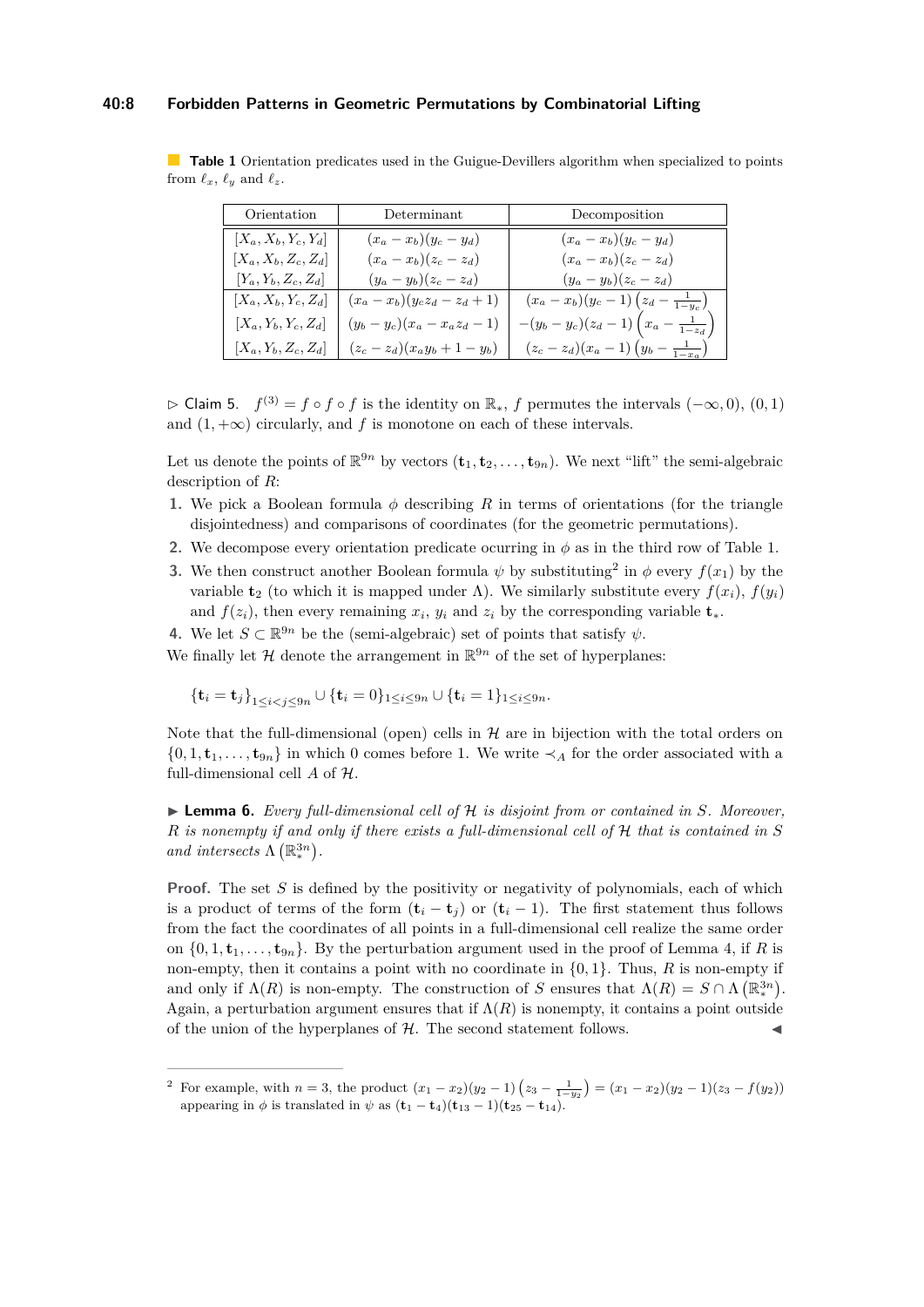#### **X. Goaoc, A. Holmsen, and C. Nicaud 40:9**

**Zone characterization.** Inspired by Lemma [6,](#page-7-2) we now characterize the orders  $\prec$ <sub>*A*</sub> such that *A* intersects  $\Lambda(\mathbb{R}^{3n})$ . We split the 9*n* variables  $\mathbf{t}_1, \mathbf{t}_2, \ldots, \mathbf{t}_{9n}$  into 3*n* blocks of three consecutive variables  $\mathbf{t}_{3i+1}, \mathbf{t}_{3i+2}, \ \mathbf{t}_{3i+3}$  (representing  $x_i, f(x_i), f^{(2)}(x_i)$  for  $0 \leq i \leq n$ ,  $y_i, f(y_i), f^{(2)}(y_i)$  for  $n \leq i < 2n$ , and  $z_i, f(z_i), f^{(2)}(z_i)$  for  $2n \leq i < 3n$ ). We also define an operator **f** that shifts the variables cyclically within each individual block:

$$
f(\mathbf{t}_{3i+1}) = \mathbf{t}_{3i+2}
$$
,  $f(\mathbf{t}_{3i+2}) = \mathbf{t}_{3i+3}$  and  $f(\mathbf{t}_{3i+3}) = \mathbf{t}_{3i+1}$ .

By convention,  $f^0$  means the identity. The fact that  $f$  mimicks, symbolically, the action of  $f$ yields the following characterization.

<span id="page-8-0"></span>**• Proposition 7.** *A full-dimensional cell A of*  $H$  *intersects*  $\Lambda(\mathbb{R}_{*}^{3n})$  *if and only if* (i) *For any*  $0 \le i < 3n$ *, there exists*  $j \in \{0, 1, 2\}$  *s. t.* 

$$
\mathbf{f}^{(j)}(\mathbf{t}_{3i+1}) \prec_A 0 \prec_A \mathbf{f}^{(j+1)}(\mathbf{t}_{3i+1}) \prec_A 1 \prec_A \mathbf{f}^{(j+2)}(\mathbf{t}_{3i+1}).
$$

(ii) For any  $1 \leq i, j \leq 9n$ ,  $\{ \mathbf{t}_i \prec_A \mathbf{t}_j \text{ and } \mathbf{f}(\mathbf{t}_i) \prec_A \mathbf{f}(\mathbf{t}_i) \} \Rightarrow \mathbf{t}_i \prec_A 1 \prec_A \mathbf{t}_j$ .

**Proof.** Let us first see why the conditions are necessary. Let  $c = (x_1, x_2, \ldots, x_n) \in \mathbb{R}_*^{3n}$  such that  $\Lambda(c) \in A$ . Fix some  $0 \leq i < n$ . As *j* ranges over  $\{0, 1, 2\}$ , the coordinate  $f^{(j)}(t_{3i+i})$  of  $\Lambda(c)$  ranges over  $\{x_i, f(x_i), f^{(2)}(x_i)\}$ , and Condition (i) holds because f permutes the intervals  $(-\infty, 0)$ ,  $(0, 1)$  and  $(1, +\infty)$  circularly. The cases  $n \leq i < 3n$  are similar. Condition (ii) follows in a similar manner from the fact that *f* permutes the intervals  $(-\infty, 0)$ ,  $(0, 1)$  and  $(1, +\infty)$  circularly and is increasing on each of them.

To examine sufficiency we need some notations. We let  $\mathcal{V} = \{0, 1, \mathbf{t}_1, \dots, \mathbf{t}_{9n}\}.$  Given an order  $\prec$  on V and two elements  $a, b \in V$  we write  $(a, b)_{\prec} \stackrel{\text{def}}{=} \{c \in V : a \prec c \prec b\}.$  We also write  $(\cdot, a)$ <sub> $\prec$ </sub> for the set of elements smaller than *a*, and  $(a, \cdot)$ <sub> $\prec$ </sub> for the set of elements larger than *a*, and  $[a, b]_{\prec}$ ,  $[a, b]_{\prec}$  or  $[a, b]_{\prec}$  to include one or both bounds in the interval.

Let  $\prec_{*}$  be an order on  $\{0, 1, \mathbf{t}_1, \ldots, \mathbf{t}_{9n}\}$  such that  $0 \prec_{*} 1$ . By Condition (i),  $(1, \cdot)_{\prec_{*}}$  has size 3*n*, so let us write  $(1, \cdot)_{\prec_*} = \{b_1, b_2, \ldots, b_{3n}\}\$  with  $1 \prec_* b_1 \prec_* b_2 \prec_* \ldots \prec_* b_{3n}$ . Condition (i) also ensures that for every  $0 \leq i < 3n$ , exactly one of  $\{\mathbf{t}_{3i+1}, \mathbf{f}(\mathbf{t}_{3i+1}), \mathbf{f}^{(2)}(\mathbf{t}_{3i+1})\}$  belongs to  $(1, \cdot)_{\prec_*}$ . Hence, for every 0 ≤ *i* < 3*n* there are uniquely defined integers 0 ≤ *α*(*i*) ≤ 2 and  $1 \leq \beta(i) \leq 3n$  such that  $b_{\beta(i)} = \mathbf{f}^{\alpha(i)}(\mathbf{t}_{3i+1}).$ 

We next pick  $3n$  real numbers  $1 < r_1 < r_2 < \ldots < r_{3n}$ , put

 $x_i = f^{3-\alpha(i)}(r_{\beta(i)})$ , for  $0 \le i < n$  $y_i = f^{3-\alpha(i)}(r_{\beta(i)})$ , for  $n \le i < 2n$  $z_i = f^{3-\alpha(i)}(r_{\beta(i)})$ , for  $2n \leq i < 3n$ ,

and let  $p = (x_1, \ldots, x_n, y_1, \ldots, y_n, z_1, \ldots, z_n) \in \mathbb{R}^{3n}$ . Note that  $\Lambda(p)$  lies in a full-dimensional cell of the arrangement  $\mathcal{H}$ ; let us denote it by  $A$ .

Now, 0 precedes 1 in both  $\prec_{*}$  and  $\prec_{A}$ . Also,  $[1, \cdot)_{\prec_{*}} = [1, \cdot)_{\prec_{A}}$  and the two orders coincide on that interval by construction of *p*. Remark that **f** acts similarly for both orders: **f** maps  $[1, \cdot)_{\prec_*}$  to  $(\cdot, 0]_{\prec_*}$  increasingly for  $\prec_*$  by Conditions (i) and (ii).

**f** maps  $[1, \cdot)_{\leq A}$  to  $(\cdot, 0]_{\leq A}$  increasingly for  $\leq_A$  by definition of *p* and Claim [5.](#page-7-3)

We therefore also have  $(\cdot, 0]_{\prec_*} = (\cdot, 0]_{\prec_A}$  and the orders coincide on that interval as well. The same argument applied to  $f^2$  shows that  $[0,1]_{\prec_*} = [0,1]_{\prec_A}$  and that the two orders coincide on that interval as well. Altogether,  $\prec_*$  and  $\prec_A$  coincide.

**S o C G 2 0 1 9**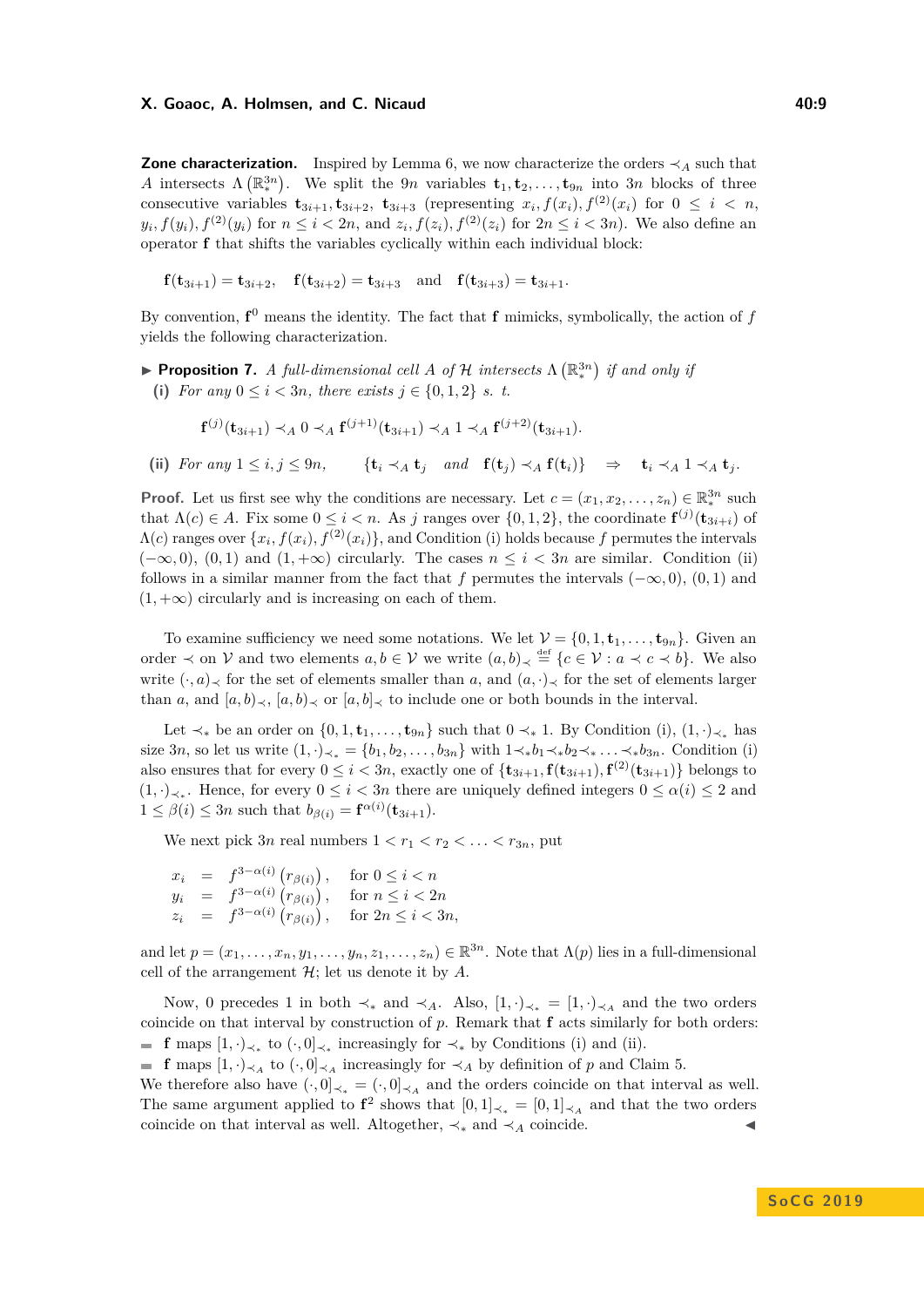<span id="page-9-0"></span>

**Figure 2** Tagging permutations by adding the **<sup>0</sup>** and **<sup>1</sup>** .

## **4 Tagged patterns and their canonical realization**

Let us clarify the geometric problem that is really captured by our combinatorial lifting.

As it appears from Table [1,](#page-7-0) the combinatorial lift searches only for a *canonical* realization. By Lemma [4,](#page-5-0) however, this is not a restriction. More importantly, the lift compares the lifted variable to the constants 0 and 1. In the coordinate systems of  $\ell_x$ ,  $\ell_y$  and  $\ell_z$ , the 0 and 1 are at certain corners of the unique parallelotope with three disjoint edges supported by these lines. Let us label these points **<sup>0</sup>** and **<sup>1</sup>** as Figure [2.](#page-9-0) Note that fixing the comparisons of 0 and each  $x_i$  is equivalent to specifying the position of the point  $\mathbf{0}$  of  $\ell_x$  in the first permutation. Other coordinates behave similarly.

Formally, we define a *tagged permutation* as a permutation of  $\{0, 1, 1, 2, \ldots, n\}$  in which  $\{0, 0, 1, 2, \ldots, n\}$ precedes **<sup>1</sup>** . We call a triple of tagged permutations a *tagged pattern*. A *canonical realization* of a tagged pattern is a set of triangles, with vertices on  $\ell_x$ ,  $\ell_y$  and  $\ell_z$ , such that  $\ell_x$  (resp.  $\ell_y$ ,  $\ell_z$ ) intersects the triangles in the first (resp. second, third) permutation and such that the tagged corners of the parallelotope appear in the right position on each line.

Our experiments will use two more notions. Two tagged patterns are *equivalent* for canonical realizability if one can be transformed into the other by (i) relabeling the symbols other than **<sup>0</sup>** and **<sup>1</sup>** bijectively, and (ii) applying a circular permutation to the triple. A tagged pattern is *minimally forbidden* if it has no canonical realization, and deleting any symbol other than **<sup>0</sup>** and **<sup>1</sup>** from the three tagged permutations produces a tagged pattern which has a canonical realization.

# <span id="page-9-1"></span>**5 Algorithm**

We now present an algorithm that takes a tagged pattern as input and decides if it admits a canonical realization. Our initial problem of testing the geometric realizability of a triple of permutations of size *n* reduces to  $8\binom{n+2}{2}^3$  instances of that problem.

## **5.1 Outline**

Following Sections [2](#page-4-0) and [3,](#page-6-0) we search for an order on  $\{0, 1, \mathbf{t}_1, \mathbf{t}_2, \ldots, \mathbf{t}_{9n}\}\)$  satisfying the conditions of Proposition [7](#page-8-0) and the formula *ψ* (which defines *S*). To save breath, we call such an order *good*. We say that *triangles i and j are disjoint in a partial order* P if for every  $c \in \mathbb{R}^{3n}$  such that the order on  $\Lambda(c)$  is a linear extension of P, the triangles *i* and *j* of  $\mathcal{T}(c)$  are disjoint.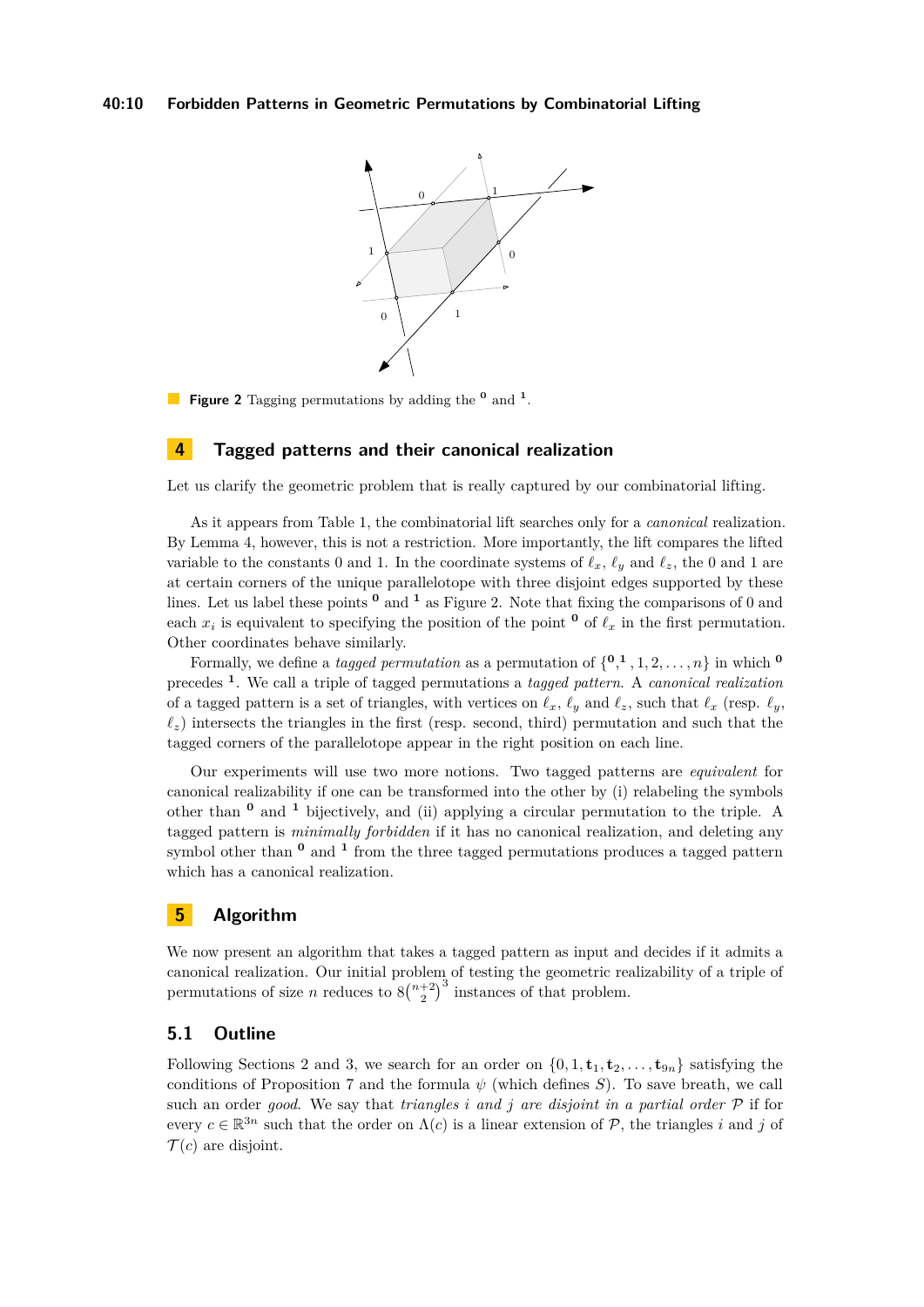#### **X. Goaoc, A. Holmsen, and C. Nicaud 40:11** 40:11

Our algorithm gradually refines a set of partial orders on  $\{0, 1, \mathbf{t}_1, \mathbf{t}_2, \dots, \mathbf{t}_{9n}\}\)$  with the constraint that, at any time, every good order is a linear extension of at least one of these partial orders. (Note that we do not need to make *ψ* explicit.) Every partial order is refined until all or none of its extensions are good, so that we can report success or discard that partial order. Refinements are done in two ways:

- *branching* over an uncomparable pair, meaning duplicating the partial order and adding the comparison in one copy, and its reverse in the other copy,
- *forcing* a comparison when it is required for the formula *S* to be satisfiable.

We keep our algorithm as simple as possible to facilitate the verification of the algorithm, its implementation, and the geometric results proven with their aid. This comes at the cost of some efficiency, but we discuss some possible improvements in Section [5.3.](#page-11-0)

## **5.2 Description**

Our poset representation stores (i) for each lifted variable the interval  $(\cdot, 0)$ ,  $(0, 1)$  or  $(1, \cdot)$ that contains it, and (ii) a directed graph over the variables contained in the interval  $(1, \cdot)$ . The graph has 3*n* vertices, by Lemma [6.](#page-7-2) To compare two variables, we first retrieve the intervals containing them. If they differ, we can return the comparison readily. If they agree, then up to composing by *f* or  $f^{(2)}$  we can assume that both variables are in  $(1, \cdot)$ and we use the graph to reply. We ensure throughout that the graph is saturated, *i.e.* is its own transitive closure. In our implementation, initialization takes  $O(n^3)$  time, elements comparison takes  $O(1)$  time, and edge addition to the graph takes  $O(n^2)$  time.

We start with the poset of the comparisons forced by the tagged pattern: all pairs  $(x_i, x_j)$ ,  $(f(x_i), f(x_j)), \ldots, (f^{(2)}(z_i), f^{(2)}(z_j))$  as well as pairs separated by 0 or 1. We next collect in a set *U* the comparisons missing to compute the vectors  $v(i, j)$ .

**Lemma 8.** U contains only pairs of the form  $z_k - f(y_k)$ ,  $x_k - f(z_k)$ , or  $y_k - f(x_k)$ .

**Proof.** Every orientation predicate considered involves three points of the same index. Consider for instance  $[X_i, Y_i, Z_i, X_j]$ . Following Table [1,](#page-7-0) this decomposes into  $(x_i - x_j)(y_i - y_j)$  $1(x_i - f(y_i))$  and only the sign of the last term may be undecided. Other cases are similar and show that *U* can only contain terms the form  $z_k - f(y_k)$ ,  $x_k - f(z_k)$ , or  $y_k - f(x_k)$ .

Every pair in *U* corresponds to two variables *with same index*, so  $|U| \leq 3n$ . If *U* contains the three pairs with a given index, then two of the eight choices for these three comparisons are cyclic, and can thus be ignored. We thus have at most  $6<sup>n</sup>$  ways to decide the order of the undeterminate pairs of *U*; call them *candidates*. For each candidate, we make a separate copy of our current graph and perform the following operations on that copy:

- **1.** We add the |*U*| edges ordering the undecided pairs as fixed by the candidate and compute its transitive closure. We check that the result is acyclic; if not, we discard that candidate (as it makes contradictory choices) and move to the next candidate.
- **2.** Let P denote the resulting partial order. We consider every  $1 \leq i < j \leq n$  in turn. (Note that  $v(i, j)$  is determined and equal for all linear extensions of  $P$ .)
	- **2a** If  $v(i, j)_1 = v(i, j)_2 = v(i, j)_3$  or  $v(i, j)_4 = v(i, j)_5 = v(i, j)_6$  then triangles *i* and *j* are disjoint in  $P$ . We move on to the next pair  $(i, j)$ .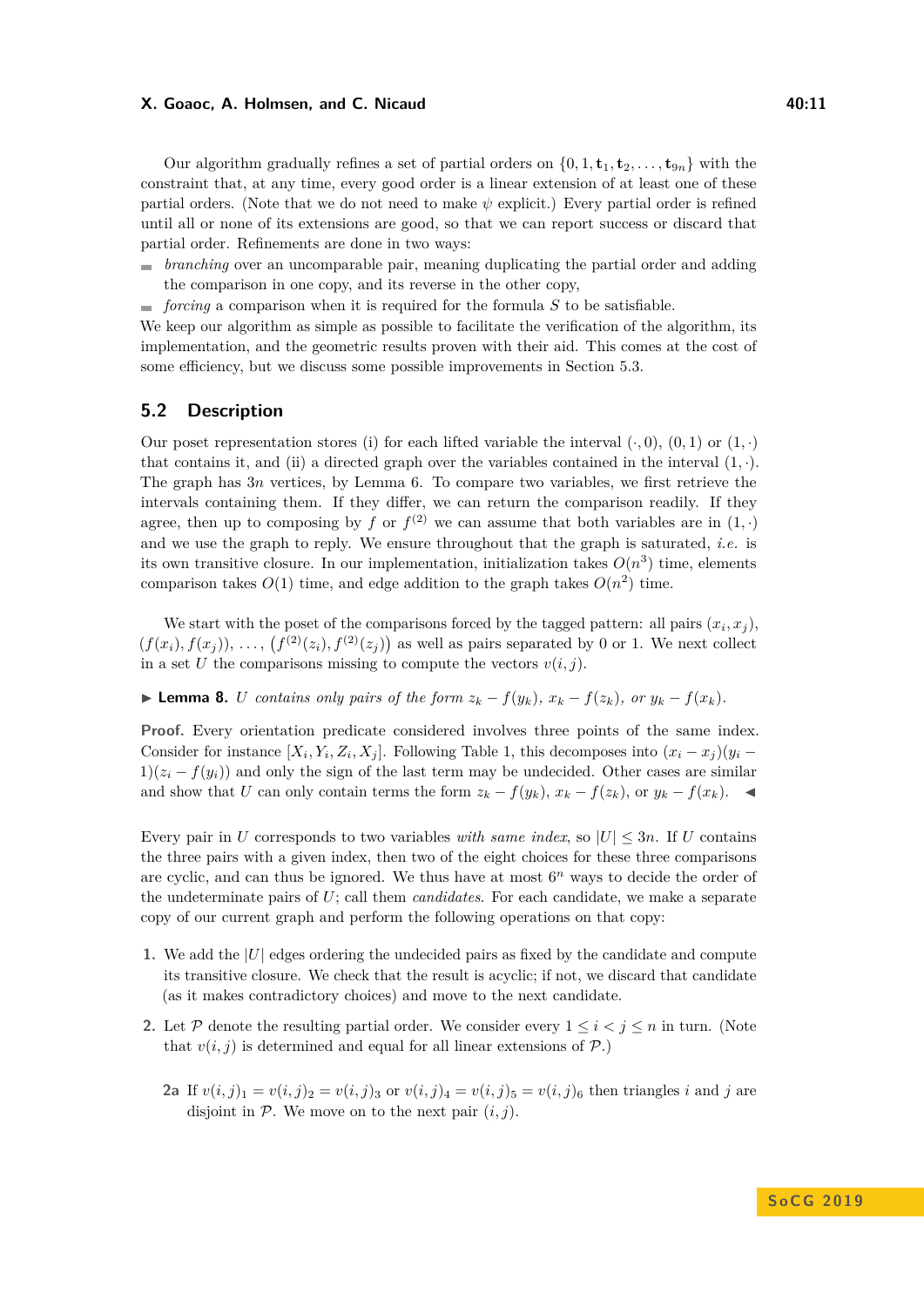#### **40:12 Forbidden Patterns in Geometric Permutations by Combinatorial Lifting**

- **2b** Otherwise, the extensions of  $\mathcal{P}$  in which the triangles *i* and *j* are disjoint are those in which  $[A_i, B_i, A_j, B_j] = 1$  or  $[A_i, C_i, C_j, A_j] = 1$  (in the notations of Section [2\)](#page-4-0). Lemma [9](#page-11-1) asserts that  $P$  already determines at least one of these two predicates.
	- **2b1** If both tests are determined to false, then triangles *i* and *j* intersect in P. We then discard  $P$  and move on to the next candidate.
	- **2b2** If one test is determined to false and the other is undetermined, then that second test must evaluate to true in every good extension of  $P$ . Again, by Table [1](#page-7-0) we are missing exactly one comparison to decide that test. We add it to our graph.
	- **2b3** In the remaining cases, at least one test is determined to true, so triangles *i* and  $j$  are disjoint in  $P$ . We move on to the next pair  $(i, j)$ .
- **3.** If we exhaust all  $(i, j)$  for a candidate, then we report "realizable".
- **4.** If we exhaust the candidates without reaching step 3, then we report "unrealizable".

This algorithm relies on property whose computer-aided proof is discussed in Section [6:](#page-12-1)

<span id="page-11-1"></span>**Lemma 9.** At step 2b, at least one of  $[A_i, B_i, A_j, B_j]$  or  $[A_i, C_i, C_j, A_j]$  is determined.

## <span id="page-11-0"></span>**5.3 Discussion**

Let us make a few comments on our algorithm.

**Correctness.** Let  $\mathcal{P}_0$  denote the initial poset. First, remark that we explore the candidates exhaustively, so every good extension of  $\mathcal{P}_0$  is a good extension of  $\mathcal{P}_0$  augmented by (at least) one of the candidates. Next, consider the poset  $P$  obtained in step 2. When processing a pair  $(i, j)$ , we either discard  $P$  if we detect that i and j intersects in it (2b1) or we move on to the next pair  $(i, j)$  after having checked  $(2a, 2b3)$  or ensured  $(2b2)$  that triangles *i* and *j* are disjoint in  $P$ . If we reach step 3, then all extensions of the current partial order are good and we correctly report feasibility. If a candidate is discarded then no linear extension of  $P$  augmented by that candidate is a good order. If we reach Step 4, then every candidate has been discarded, so no linear extension of  $\mathcal{P}_0$  was a good order to begin with, and we correctly report unfeasibility.

**Complexity.** Initializing the poset and computing U take  $O(n^3)$  time. We have at most  $6^n$  candidates to consider. Step 1 takes  $O(n^3)$  time. The steps 2a-2b3 are executed  $O(n^2)$ times, and the bottleneck among them is 2b2, which takes  $O(n^2)$  time. Altogether, our algorithm decides if a tagged pattern is realizable in  $O(6^n n^4)$  time.

**Improvements.** In practice, the algorithm we presented can be sped up in several ways. For example, it is much better to branch over the pairs of *U* one by one. Once a branching is done, we can update *U* by removing the pairs that have become comparable, and thus avoid examining candidates that would get discarded at Step 1. Also, it pays off to record the forbidden tagged patterns of small size, and, given a larger tagged pattern to test, check first that it does not contain a small forbidden pattern.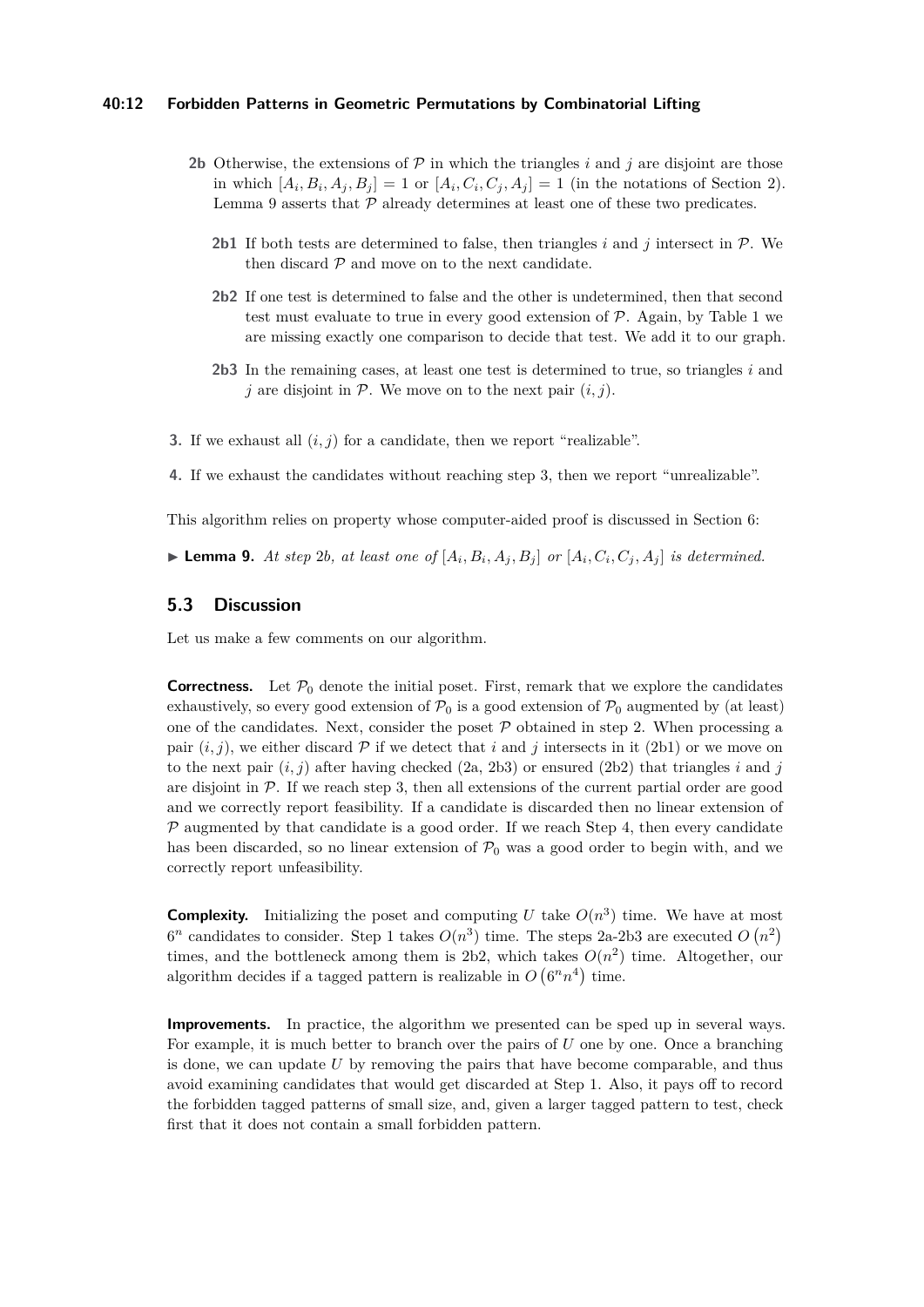#### **X. Goaoc, A. Holmsen, and C. Nicaud 40:13** 40:13

**One-sided certificate.** If the algorithm reaches Step 3, we actually know a poset for which every linear extension is good. This means that we can compute an arbitrary linear extension to obtain an order on the variables in  $(1, \cdot)$ . We can then assign to these variables any values that satisfy this order, say by choosing the integers from 2 to  $3n + 1$ , and then propagate these values via  $f$  and  $f^{(2)}$  to all lifted variables. From there, we can extract the values of  $x_1, x_2, \ldots, x_n$  of a concrete realization of our tagged pattern. In this way, all computations are done on (relatively small) rationals and are therefore easy to do exactly.

# <span id="page-12-1"></span>**6 Experimental results**

We now discuss our implementation of the above algorithm as well as its experimental use. Remember that we call a tagged pattern forbidden if it admits no *canonical* realization. We make the raw data available (see the full paper).

**Implementation.** We implemented the algorithm of Section [5](#page-9-1) in Python 3. For simplicity, our implementation makes one adjustment to the algorithm: we branch over all  $2^{|U|}$  choices for the pairs of undecided variables; so, we take 8 choice per *k*, rather than 6. Altogether, the implementation amounts to ∼ 470 lines of (commented) code and is sufficiently effective for our experiments: on a standard desktop computer, finding all realizable triples of size 6 (and a realization when it exists) takes about 40 minutes, whereas verifying that no minimally forbidden tagged pattern of size 6 exists took up about a month of computer time; the difference of course is that in the former, for realizable triples we do not have to look at all positions of tags.

**Proof of Lemma [9.](#page-11-1)** The statement concerns only two triangles and can be shown by a simple case analysis. Our code sets up an exception that is raised if the statement of the lemma fails (cf line 94 in the code in Appendix B1 in the full version). Checking the realizability of all tagged patterns on two elements exhausts the case analysis, and the exception is not raised.

**Minimally forbidden patterns.** To state the minimally forbidden tagged patterns of size 3 we compress the notation as follows. We use {*uv*} to mean "*uv* or *vu*". Symbols that are omitted may be placed anywhere (this may include  $\mathbf{0}$  and  $\mathbf{1}$ ). We use  $x_i = y_j$  to mean "any pattern in which the *i*th symbol on the 1st tagged permutation equals the *j*th symbol of the 2nd tagged permutation".

- <span id="page-12-0"></span>**Proposition 10.** *The equivalence classes of minimally forbidden tagged patterns are:* 
	- (i) For size 2,  $(ab^0, b, ab)$ ,  $(°ab, ab^1, ba)$ ,  $(ab^0, ba^1, ab)$ , and  $(°ab, b, ab)$ .
- (ii) For size 3,  $({ab}^0, {ab}^0, z_2 = y_1)$ ,  $({ab}^0, {a}^1, {ab}^1, z_2 = x_1)$ ,  $({ab}^0, {a}^1, {c}^1, {ab}^1, z_2 = y_3)$ ,  $({}^{1}c{ab}, {}^{1}{ab}, {}^{2}z = x_3), (abc^{\mathbf{0}}, b^{\mathbf{1}}ac, ca^{\mathbf{0}}b), and ({}^{1}abc, b^{\mathbf{1}}ca, ac^{\mathbf{0}}b).$
- (iii) For size 4, the taggings of (abcd, badc, cdab) that contains  $({}^{0}b^{1},{}^{1}d,a^{0})$  or  $(b^{0}c,{}^{1}a,a^{0})$ , and the taggings of (abcd, badc, dcba) that contains  $(b^0c, ^0d^1, ^1c)$  or  $(c^0, {^0ba}{\{^1dc\}}, ^1c)$ .
- **(iv)** *None for size* 5 *and* 6*.*

**Realization database.** For every tagged pattern that our algorithm declared realizable, we computed a realization (as explained in Section [5.3\)](#page-11-0) and checked it independently.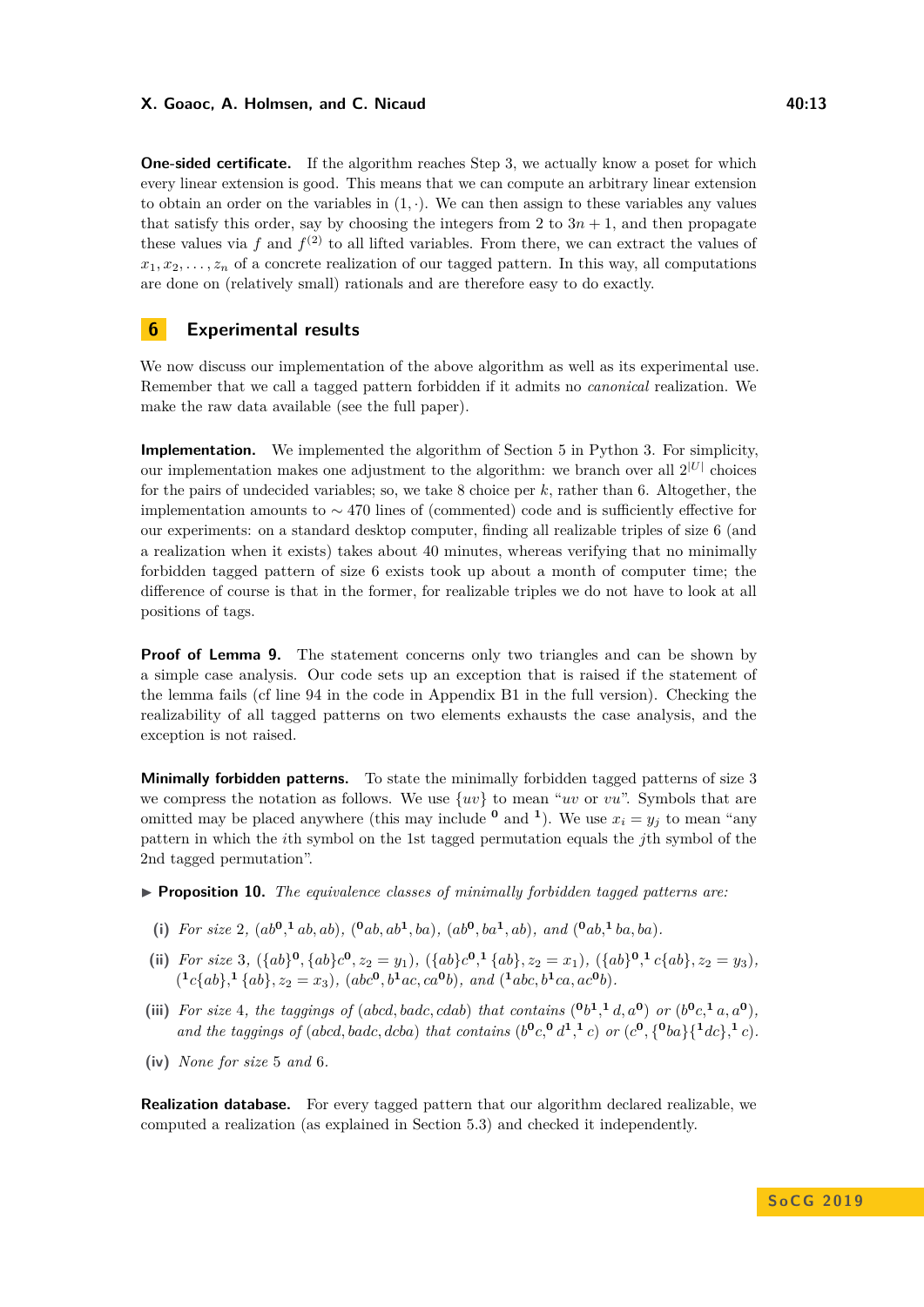#### **40:14 Forbidden Patterns in Geometric Permutations by Combinatorial Lifting**



**Geometric permutations.** It remains to prove our statements on geometric permutations:

**Proof of Theorem [1.](#page-2-1)** For every triple of permutations, we checked that it is realizable by trying all 8 reversals and all  $\binom{7}{2}^3$  possible positions of  $\binom{0}{1}$  and  $\frac{1}{1}$ , until we find a choice that does not contain any minimally forbidden tagged pattern of Proposition [10.](#page-12-0)

**Proof of Theorem [2.](#page-2-2)** We argue by contradiction. Consider four disjoint convex sets met by lines  $\ell_1$ ,  $\ell_2$  in the order *abcd* and  $\ell_3$  in the order *badc*; assume that  $\ell_1 \odot \ell_3 = -\ell_2 \odot \ell_3$ . By the perturbation argument of Lemma [4,](#page-5-0) we can assume that the three lines are pairwise skew and that the convex sets are triangles with vertices on these lines. Moreover, there exists a nonsingular affine transform A that maps the unoriented lines  $\ell_1$  to  $\ell_x$ ,  $\ell_2$  to  $\ell_y$  and  $\ell_3$  to  $\ell_z$ . Remark that *A* either preserves or reverses all side operators. Since  $\ell_x \odot \ell_z = \ell_y \odot \ell_z$  and  $\ell_1 \odot \ell_3 = -\ell_2 \odot \ell_3$ , the map *A* sends the oriented lines ( $\ell_1, \ell_2$ ) to either  $(\ell_x, -\ell_y)$  or  $(-\ell_x, \ell_y)$ . We used our program to check that none of (*abcd, dcba, badc*), (*dcba, abcd, badc*), (*abcd, dcba, cdab*), (*dcba, abcd, cdab*) admits a canonical realization. The statement follows.

# <span id="page-13-0"></span>**7 Geometric analysis (size two)**

We present here an independent proof that the tagged patterns of size 2 listed in Proposition [10](#page-12-0) do not have a (canonical) realization. We have a similar proof for tagged patterns of size 3 but defer it to the full paper for lack of space. We do not prove the patterns are minimal, nor do we prove that the list is exhaustive; these facts come from the completeness of our computer-aided enumeration.

The following observation was used by Asinowski and Katchalski [\[2\]](#page-14-16):

<span id="page-13-1"></span> $\blacktriangleright$  **Observation 11.** Let *X* and *Y* be compact convex sets and let *P* and *Q* be points in  $\mathbb{R}^3$ . *Assume that X, Y, P, Q are pairwise disjoint and that there exist lines inducing the geometric permutation* (*PXY*) *and* (*QYX*)*. Any oriented line with direction*  $\overrightarrow{PQ}$  *that intersects X and Y , must intersect X before Y .*

**Proof.** Refer to the figure. Let *h* be a plane that separates *X* and *Y* . The existence of the geometric permutations (*P XY* ) and (*QY X*) ensure that *h* also separates *P* and *Q*. Moreover, the halfspace bounded by *h* that contains *X* also contains *P*, so any line with direction  $\overrightarrow{PQ}$ traverses  $h$  from the side of  $X$  to the side of  $Y$ .

Observation [11](#page-13-1) implies that  $(ab^0, b, ab), (0ab, ab^1, ba), (ab^0, ba^1, ab),$  and  $(0ab, b, ba^1, ba),$ are forbidden. Indeed, consider, by contradiction, a realization of one of these tagged patterns. Let *P* be the point <sup>0</sup> on  $\ell_x$  and *Q* the point <sup>1</sup> on  $\ell_y$ . In each case, we can map *X* and *Y* to *a* and *b* so that some line  $\ell_P \in \{\ell_x, -\ell_x\}$  realizes *PXY* and  $\ell_Q \in \{\ell_y, -\ell_y\}$  realizes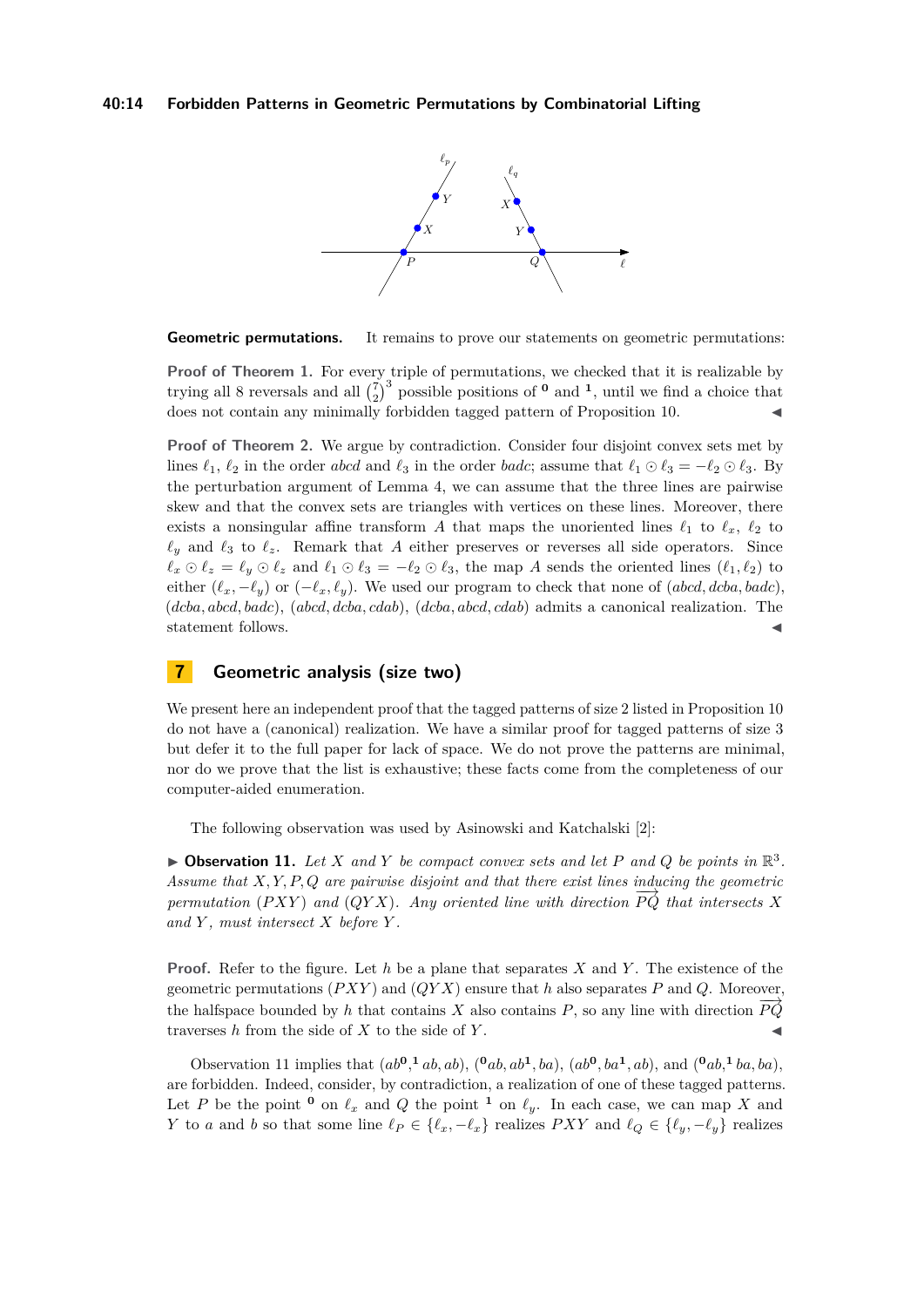#### **X. Goaoc, A. Holmsen, and C. Nicaud 40:15 10:15 10:15**

*QY X*. Then, Observation [11](#page-13-1) implies that any line with same direction as the line from *P* to *Q* must intersect *X* before *Y*; this applies to the line  $\ell_z$  and contradicts the fact that the configuration realizes the chosen tagged pattern.

#### **References**

- <span id="page-14-18"></span>**1** B Aronov and S. Smorodinsky. On geometric permutations induced by lines transversal through a fixed point. *Discrete & Computational Geometry*, 34:285–294, 2005.
- <span id="page-14-16"></span>2 Andrei Asinowski and Meir Katchalski. Forbidden Families of Geometric Permutations in  $\mathbb{R}^d$ . *Discrete & Computational Geometry*, 34(1):1–10, 2005. [doi:10.1007/s00454-004-1110-x](http://dx.doi.org/10.1007/s00454-004-1110-x).
- <span id="page-14-17"></span>**3** O. Cheong, X. Goaoc, and H.-S. Na. Geometric permutations of disjoint unit spheres. *Computational Geometry: Theory & Applications*, 30:253–270, 2005.
- <span id="page-14-13"></span>**4** Felipe Cucker, Peter Bürgisser, and Pierre Lairez. Computing the homology of basic semialgebraic sets in weak exponential time. *arXiv preprint*, 2017. [arXiv:1706.07473](http://arxiv.org/abs/1706.07473).
- <span id="page-14-10"></span>**5** James H Davenport and Joos Heintz. Real quantifier elimination is doubly exponential. *Journal of Symbolic Computation*, 5(1-2):29–35, 1988.
- <span id="page-14-6"></span>**6** Herbert Edelsbrunner and Micha Sharir. The maximum number of ways to stab *n* convex non-intersecting sets in the plane is  $2n - 2$ . *Discrete & Computational Geometry*, 5:35–42, 1990.
- <span id="page-14-0"></span>**7** B. Grünbaum. On common transversals. *Archiv der Mathematik*, 9:465–469, 1958.
- <span id="page-14-20"></span>**8** Philippe Guigue and Olivier Devillers. Fast and robust triangle-triangle overlap test using orientation predicates. *Journal of graphics tools*, 8(1):25–32, 2003.
- <span id="page-14-14"></span>**9** Jae-Soon Ha, Otfried Cheong, Xavier Goaoc, and Jungwoo Yang. Geometric permutations of non-overlapping unit balls revisited. *Computational Geometry*, 53:36–50, 2016.
- <span id="page-14-4"></span>**10** Andreas Holmsen and Rephael Wenger. Helly-type Theorems and geometric transversals. *Handbook of discrete and computational geometry, CRC Press Ser. Discrete Math. Appl*, pages 63–82, 2017.
- <span id="page-14-12"></span>**11** Erich Kaltofen, Bin Li, Zhengfeng Yang, and Lihong Zhi. Exact certification in global polynomial optimization via sums-of-squares of rational functions with rational coefficients. *J. Symb. Comput.*, 47(1):1–15, 2012.
- <span id="page-14-3"></span>**12** M Katchalski. A conjecture of Grünbaum on common transversals. *Math. Scand.*, 59:192–198, 1986.
- <span id="page-14-1"></span>**13** M. Katchalski, T. Lewis, and J. Zaks. Geometric permutations for convex sets. *Discrete Math.*, 54:271–284, 1985.
- <span id="page-14-2"></span>**14** M Katchalski, Ted Lewis, and A Liu. Geometric permutations and common transversals. *Discrete & Computational Geometry*, 1(4):371–377, 1986.
- <span id="page-14-8"></span>**15** Jan Kratochvíl and Jirí Matousek. Intersection graphs of segments. *J. Comb. Theory, Ser. B*, 62(2):289–315, 1994.
- <span id="page-14-11"></span>**16** Henri Lombardi, Daniel Perrucci, and Marie-Françoise Roy. An elementary recursive bound for effective Positivstellensatz and Hilbert 17-th problem. *arXiv preprint*, 2014. [arXiv:1404.2338](http://arxiv.org/abs/1404.2338).
- <span id="page-14-19"></span>**17** A. Marcus and G. Tardos. Excluded permutation matrices and the Stanley–Wilf conjecture. *J. Combin. Theory Ser. A*, 107:153–160, 2004.
- <span id="page-14-5"></span>**18** János Pach and Micha Sharir. *Combinatorial geometry and its algorithmic applications: The Alcalá lectures*. 152. American Mathematical Soc., 2009.
- <span id="page-14-9"></span>**19** James Renegar. On the computational complexity and geometry of the first-order theory of the reals. Part I: Introduction. Preliminaries. The geometry of semi-algebraic sets. The decision problem for the existential theory of the reals. *Journal of symbolic computation*, 13(3):255–299, 1992.
- <span id="page-14-7"></span>**20** Natan Rubin, Haim Kaplan, and Micha Sharir. Improved bounds for geometric permutations. *SIAM Journal on Computing*, 41(2):367–390, 2012.
- <span id="page-14-15"></span>**21** Marcus Schaefer and Daniel Štefankovič. Fixed points, Nash equilibria, and the existential theory of the reals. *Theory of Computing Systems*, 60(2):172–193, 2017.